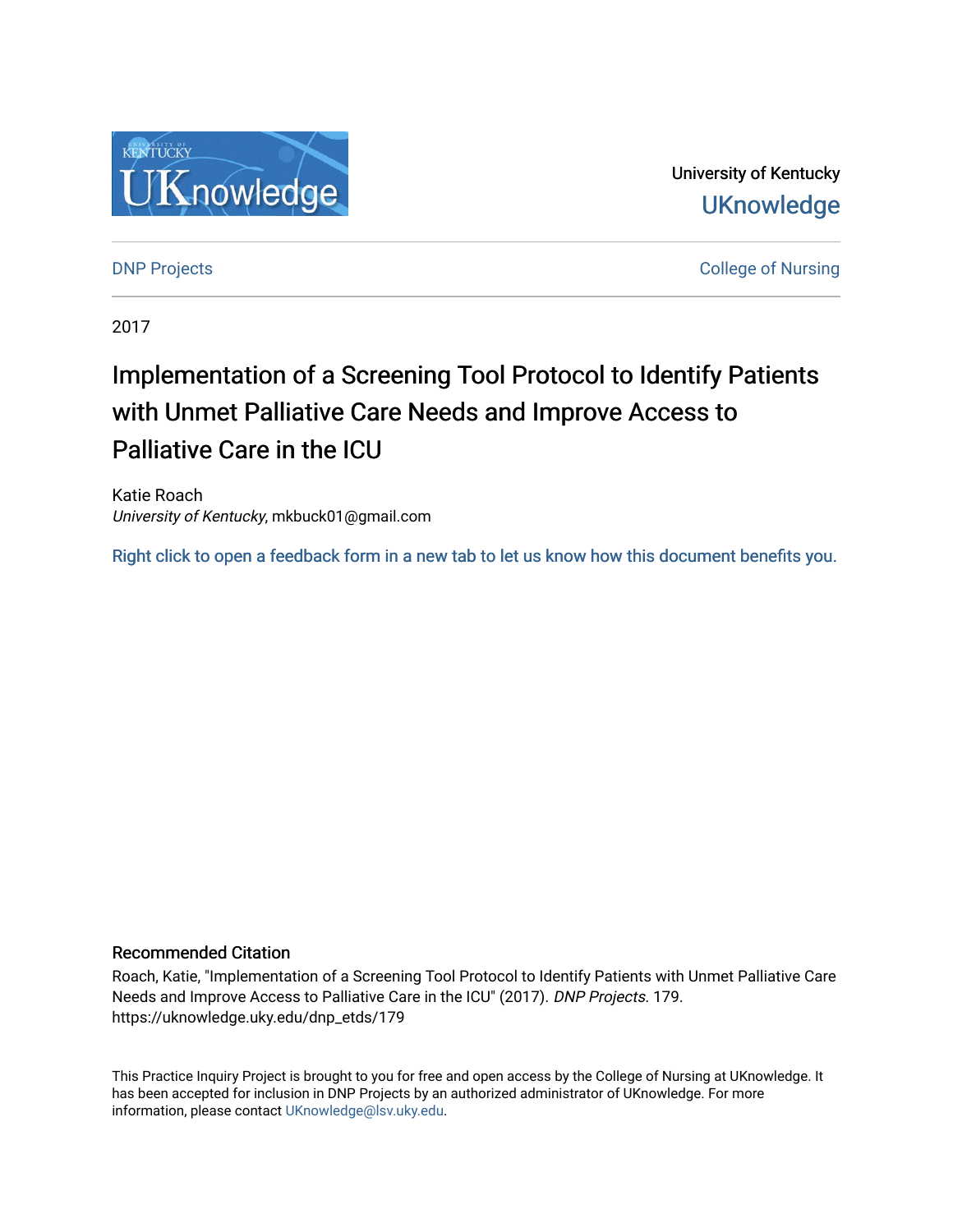DNP Final Project Report

Implementation of a Screening Tool Protocol to Identify Patients with Unmet Palliative

Care Needs and Improve Access to Palliative Care in the ICU

Katie Roach, BSN, RN

University of Kentucky

College of Nursing

Fall 2017

Melanie Hardin-Pierce DNP, RN, APRN, ACNP-BC – Committee Chair Sheila Melander PhD, APRN, ACNP-BC – Committee Member Lewis Perkins DNP, RN, APRN, GNP-BC – Committee Member / Clinical Mentor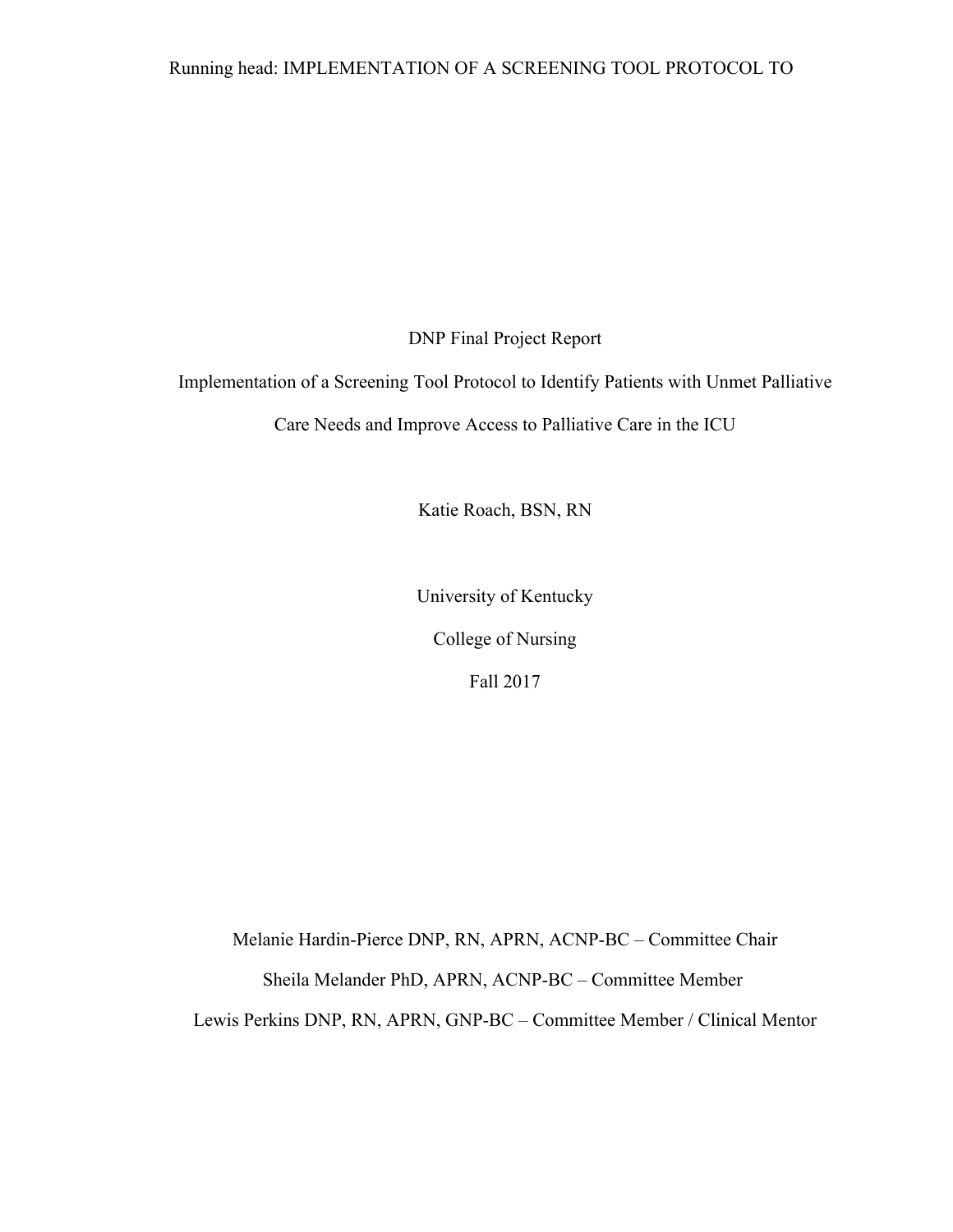### Dedication

My doctoral work and this DNP Final Project Report are dedicated to my large, and extremely close-knit family. Without the constant support and encouragement of my mother and siblings, none of this would have been possible. I could not even begin to acknowledge the countless subtle and not-so-subtle ways that they contributed to my success. This is also for my children, who have always been the motivation behind my academic pursuits. I hope that I can serve as a role model for them, and show them that perseverance and hard work always pay off in the end. This is for my future. I am so very excited to see the paths that my professional development will take me down, and the doors that will be opened through the completion of my Doctor of Nursing Practice degree.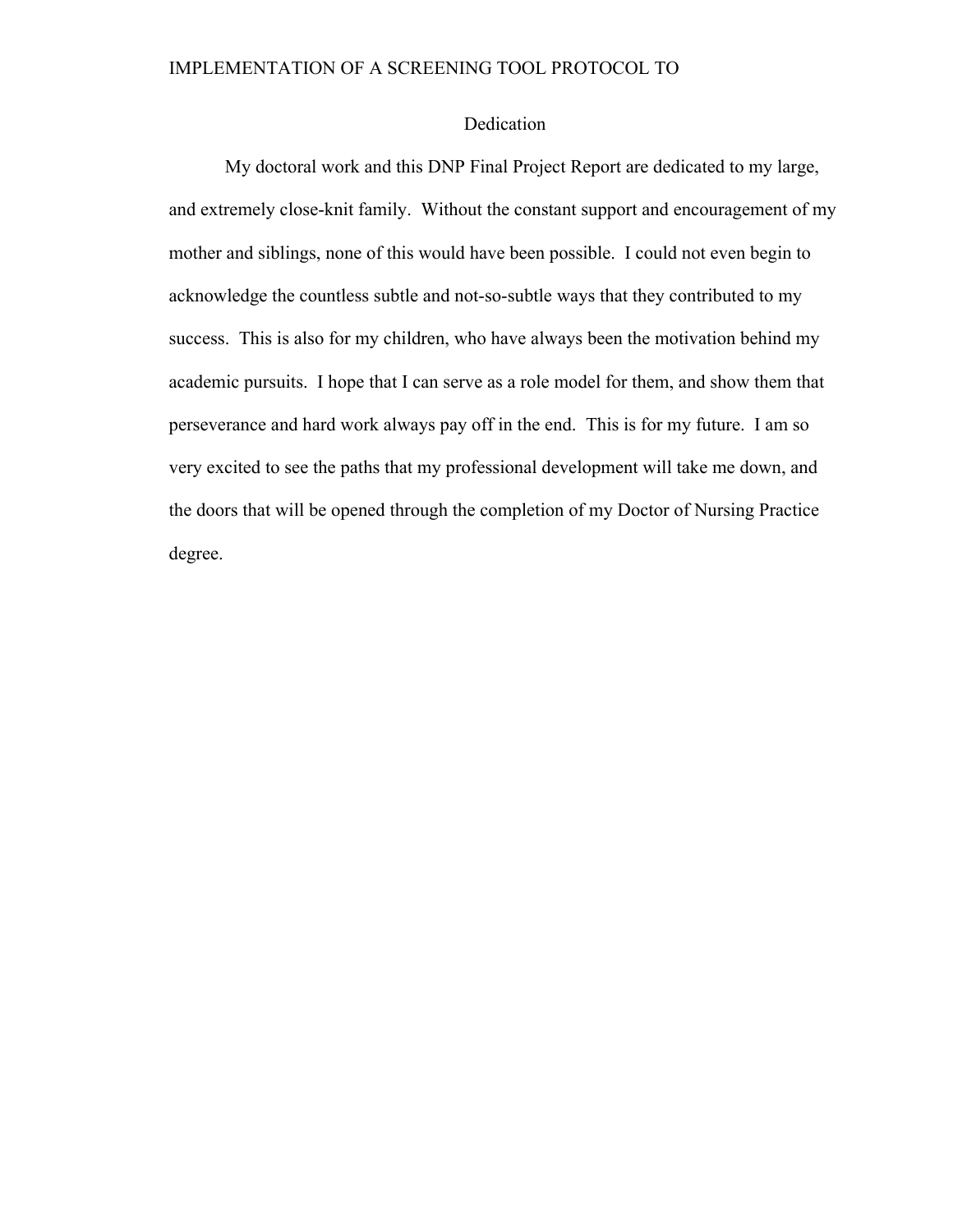#### **Acknowledgements**

I would first like to offer my sincere gratitude and appreciation to my advisor Dr. Melanie Hardin-Pierce. I would like to thank you for the countless hours you spent counseling me and guiding the development of this project. I would also like to thank my other committee members Dr. Lewis Perkins and Dr. Sheila Melander. Your input helped to steer the direction of this study and ensure that the results would be relevant to Norton Healthcare and to nursing practice as a whole. Finally I would like to acknowledge Christopher Gertig, APRN, who served as a valuable resource on palliative care services at Norton Hospital and provided me with an understanding of the best way to approach this study. Thank you all for your contributions to this study and to my success in this doctoral program.

I would also like to thank the faculty and personnel at the University of Kentucky and Norton Healthcare who mentored me and provided the extra support required to bring this study to fruition: Dr. Kim Tharp-Barrie, Betty Hayes, Dr. Amanda Wiggins, and Jennifer Chien. A special thank you to Norton Healthcare for sponsoring me to attend the University of Kentucky to achieve my DNP degree.

Norton Healthcare Scholarship Recipient: This Doctor of Nursing Practice project and program of study was fully funded through the University of Kentucky College of Nursing and Norton Healthcare academic-practice partnership.

iii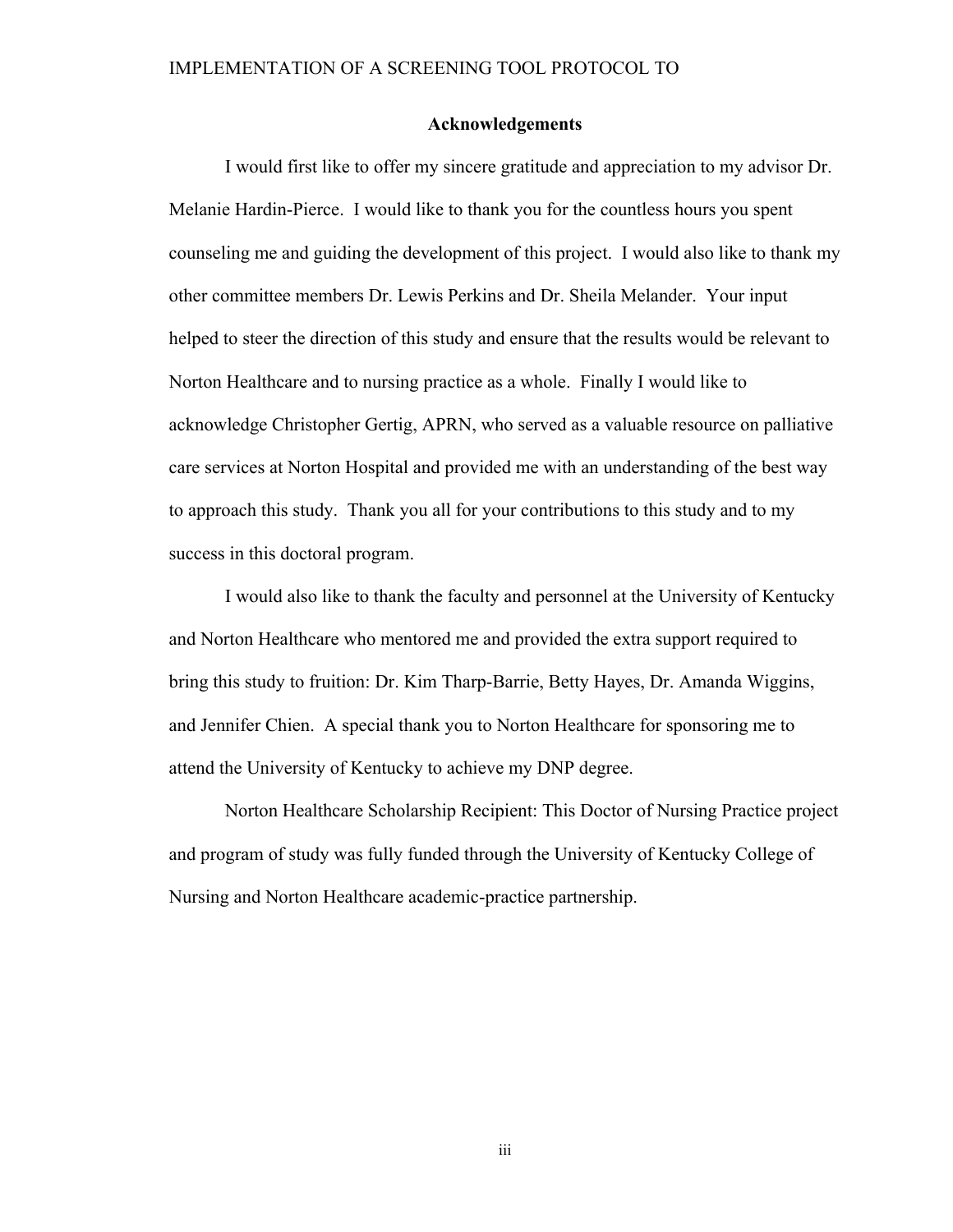# Table of Contents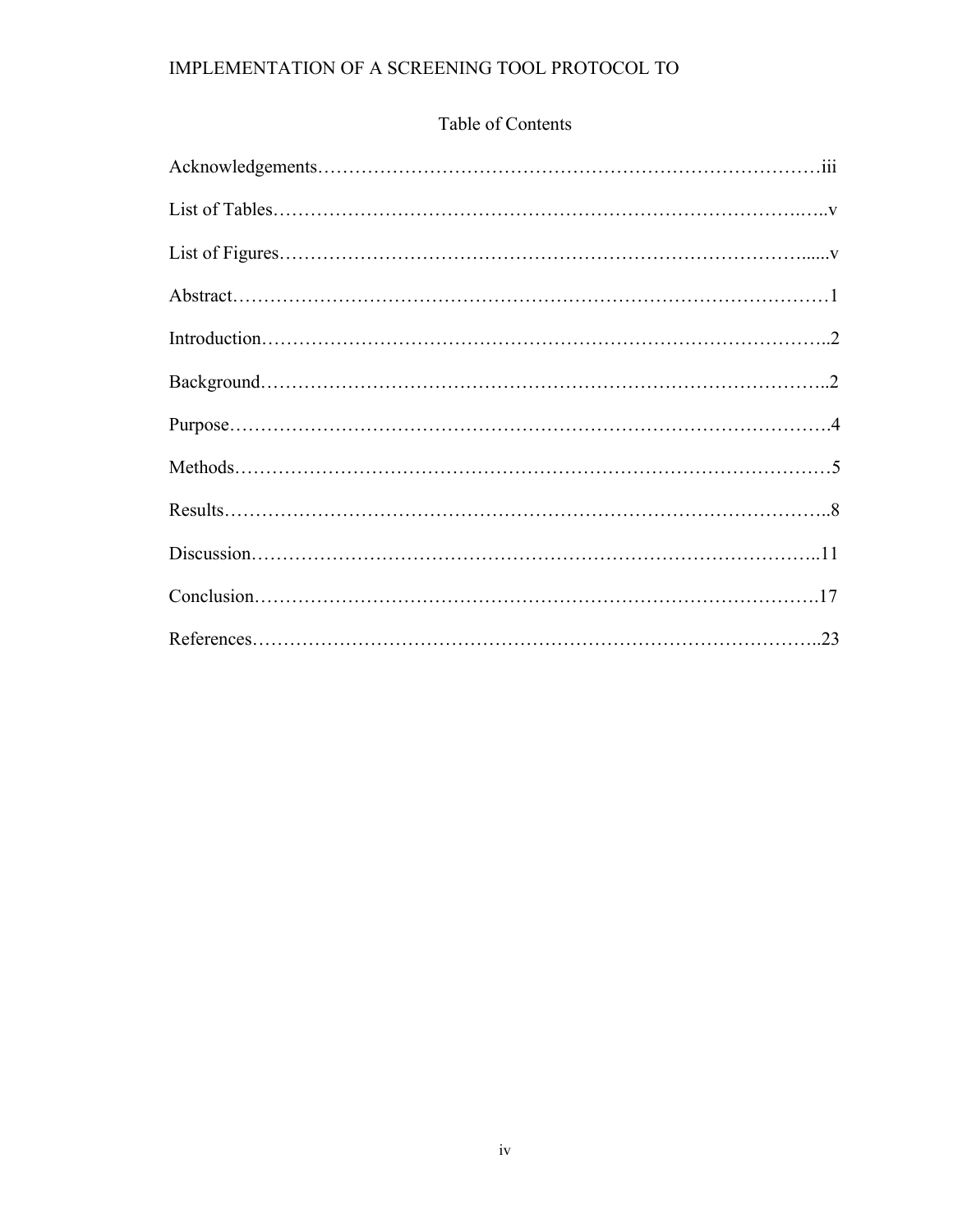# **List of Tables**

| <b>List of Figures</b>                                                                   |  |  |  |  |
|------------------------------------------------------------------------------------------|--|--|--|--|
| Figure 1. Palliative Care Use: Volume of Consults for Patients that Met and Did Not      |  |  |  |  |
|                                                                                          |  |  |  |  |
| Figure 2. Palliative Care Use: Presence of Screening Tool Criteria for Patients that Did |  |  |  |  |
|                                                                                          |  |  |  |  |
| Figure 3. Discharge Disposition: Discharge Disposition for Patients that Did and Did     |  |  |  |  |
|                                                                                          |  |  |  |  |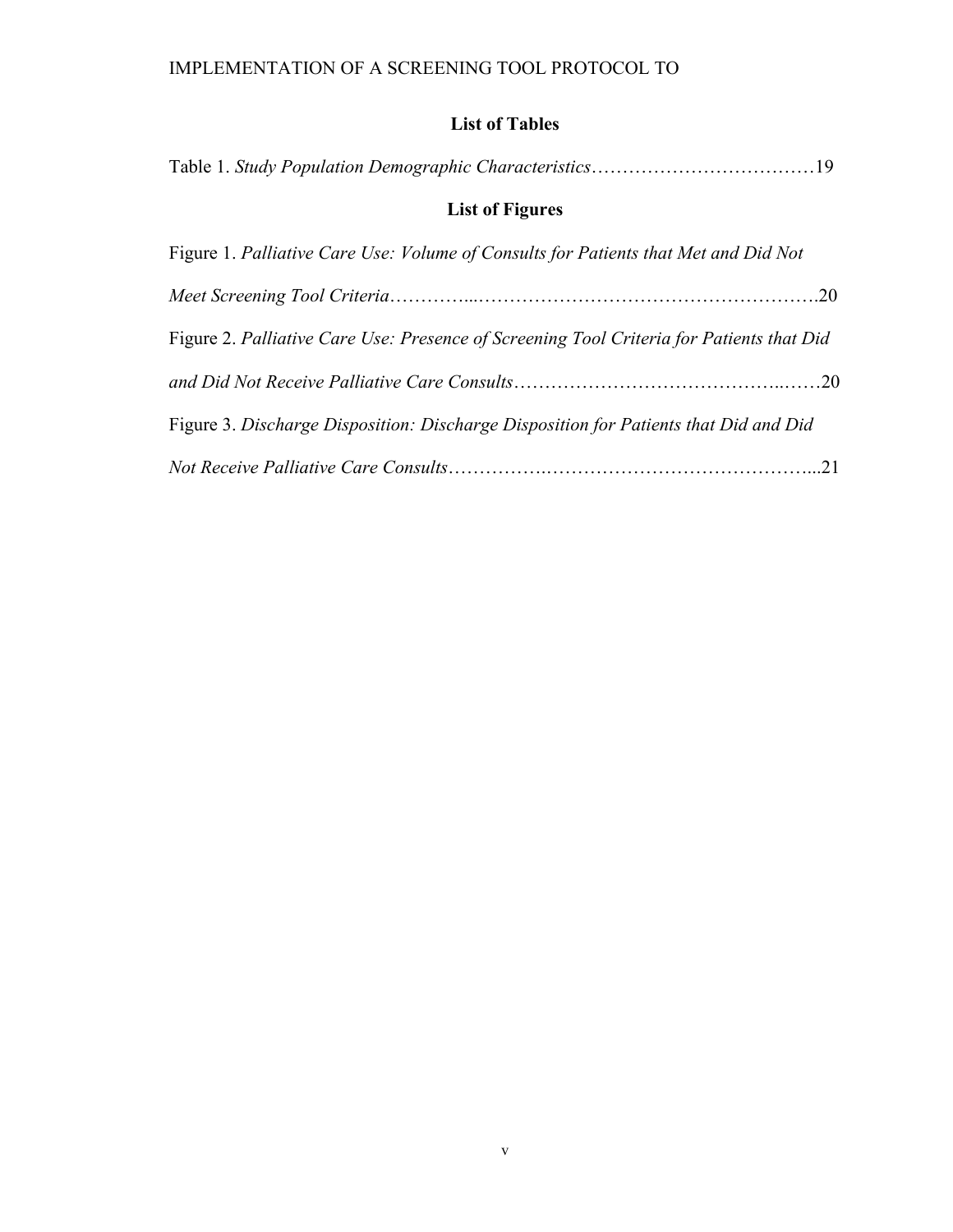#### **Abstract**

PURPOSE: The purpose of this study is to evaluate the use of a screening protocol for identifying patients with unmet palliative care needs, and improve access to these services in the intensive care units at Norton Hospital.

METHODS: This study was a single-site retrospective report of the impact of a palliative care screening protocol on palliative care use and quality metrics that correlated to access to palliative care services in the intensive care units at Norton Hospital. The sample consisted of 135 medical records of patients admitted during the study period, which spanned the timeframe between January 1, 2017 and April 1, 2017.

RESULTS: No differences in total charges billed or length of stay were found between patients who received palliative care services and those that did not. Patients that met screening tool criteria for palliative care services were more likely to have received a consult for palliative care services during admission, and patients that met screening tool criteria but did not receive consults were more likely to die or be discharged to home hospice than those that did not meet criteria ( $p = 0.000$ ).

CONCLUSION: Implementation of a palliative care screening protocol can significantly improve identification of critically ill patients with unmet palliative care needs and increase access to palliative care services. A systematic approach to palliative care consultation maximizes the benefits of palliative care consultation, and ensures that patients with palliative care needs are identified and served.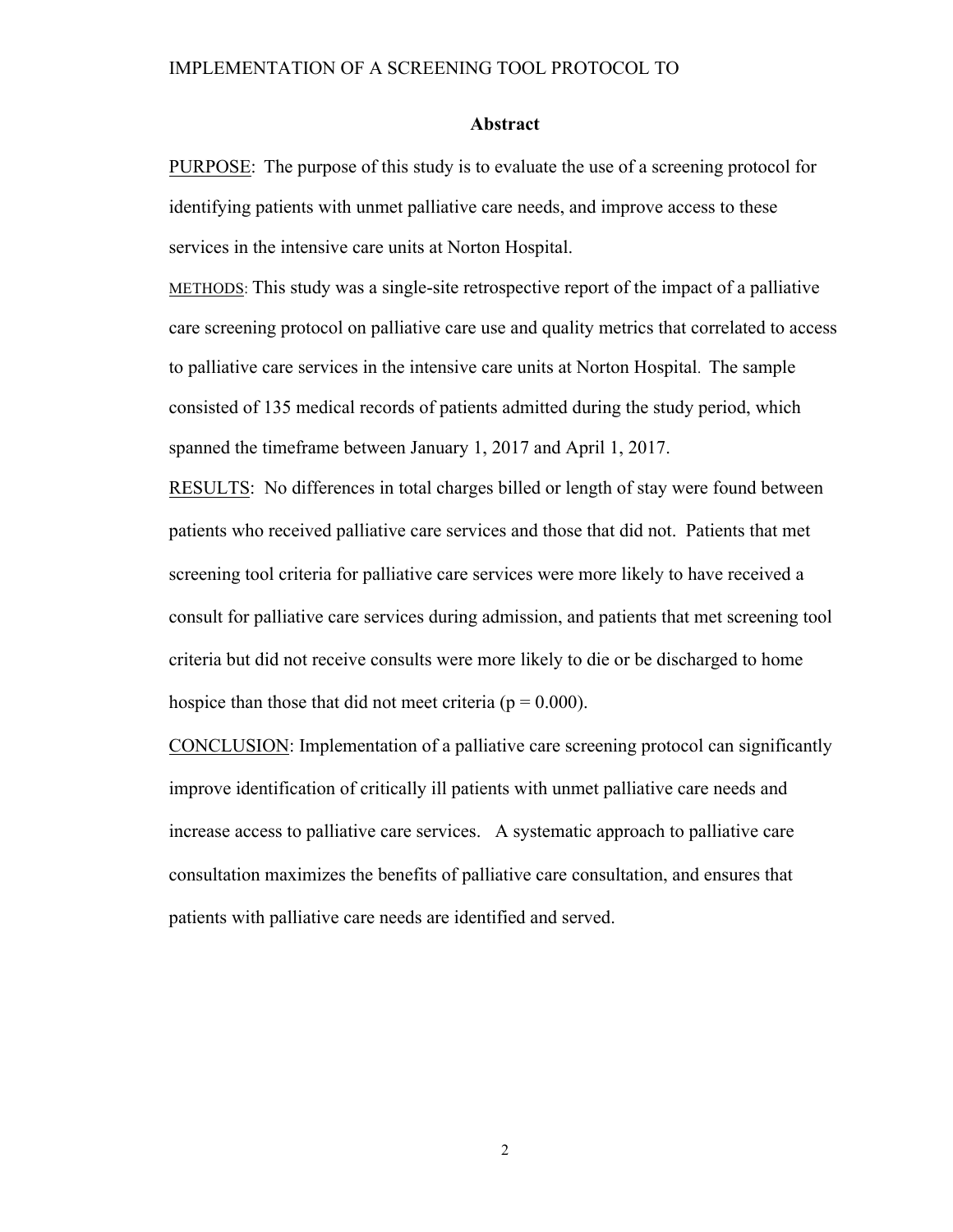#### **Introduction**

As a result of continual advancement in medical knowledge and life-prolonging technology, critically ill adults admitted to the intensive care unit are living longer than ever before. However, because these patients frequently have multiple comorbidities, they are often subjected to medical interventions that may significantly increase psychological and physical suffering and reduce quality of life in the remaining weeks and months of life. Findings of the SUPPORT study, a large prospective observational study, indicated that two-fifths of patients reported severe pain more than half the time in their last three days of life. The researchers also found that one fourth of these patients reported moderate to severe shortness of air ("A Controlled Trial To Improve," 1995). In addition to inadequate symptom control, patients have reported difficulty understanding complicated medical information regarding prognosis and treatment options, leading to life-prolonging interventions that may go against the wishes of dying patients (Gade et al., 2008). Palliative care has been shown to improve outcomes in the critically ill, focusing on "alleviation of symptom distress, clear and sensitive communication, alignment of treatment with patient preferences, family support, and continuity across clinical settings" (Nelson et al., 2013, p. 2318). Although there is strong evidence to support the benefits of palliative care, there is currently no standardized method for determining which patients might benefit from palliative care consultation. This study aims to evaluate the use of a screening protocol for identifying patients with unmet palliative care needs, and improve access to these services in the intensive care units at Norton Healthcare.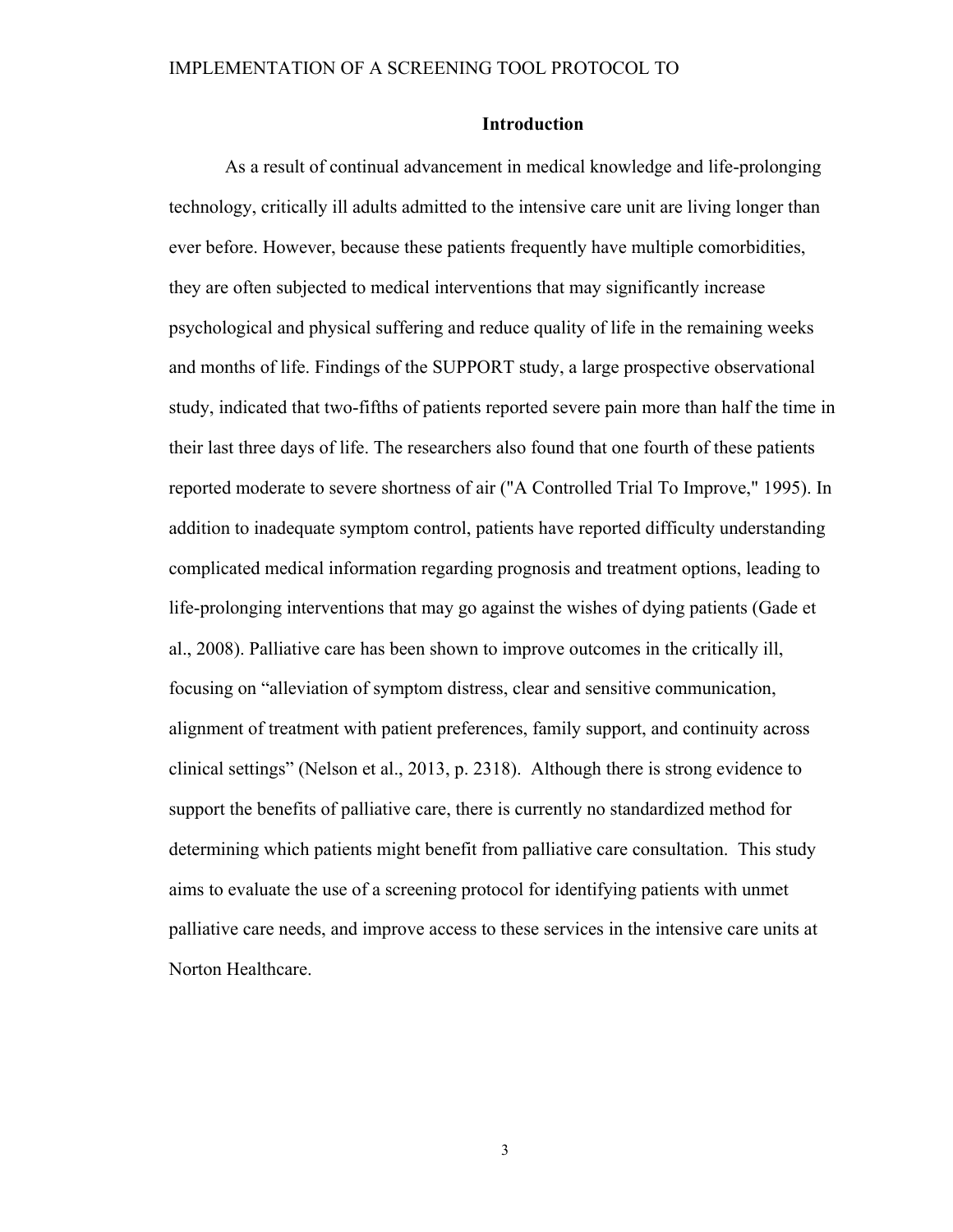#### **Background**

Evidence-based screening tools have been used to predict mortality and identify patients who would likely benefit from palliative care services (Lapp & Iverson, 2015). A review of the existing literature indicates that there is not one "best" screening tool to use for the identification of patients with unmet palliative care needs. Instead, the recommendation is that a tool needs to be chosen that addresses the needs of key stakeholders, incorporates the structure and workflow of the ICU that it is implemented in, and uses frequent evaluation for assessment and revision of screening criteria (Nelson et al., 2013).

The Center to Advance Palliative Care (CAPC) serves as the national organization for the advancement of palliative care services in the United States. In an attempt to address the lack of a validated screening tool, CAPC organized an interdisciplinary consensus panel to develop checklists for screening hospitalized patients for palliative care needs. This panel referred to national standards, empirical data, and expert opinion in the development of palliative care screening checklists (Nelson et al., 2013). CAPC endorses the use of several different screening tools that may be modified as appropriate to fit the setting and patient population in which they are implemented. However CAPC cautions that there is no outcome data available on the specificity or sensitivity of these tools, and that there have been no direct comparisons of the tools for validity. One of these tools is the Central Baptist Hospital screening tool (Figure 1), which consists of four categories of criteria, including basic disease process, concomitant disease processes, functional status of the patient, and other criteria (Center to Advance Palliative Care, 2017).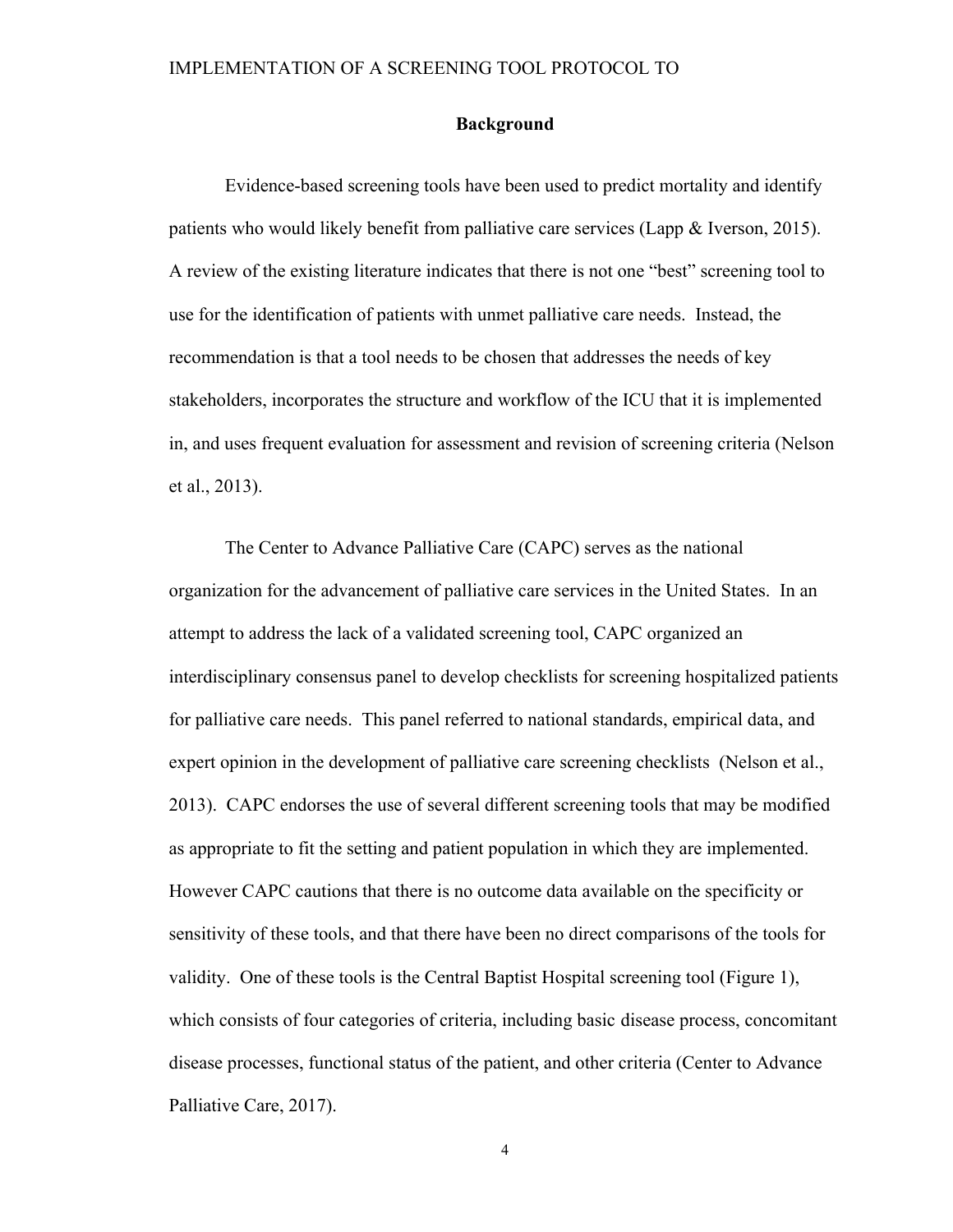Norton Hospital has a palliative care team led by an APRN that provides care to patients with palliative care needs. While there has been some experimentation with the use of this palliative care screening tool for identifying patients with unmet palliative care needs within Norton Hospital, the use of the screening tool has never been officially implemented. Implementation of a standardized screening protocol for identifying patients with the potential for unmet palliative care needs would improve care delivery and help to meet institutional goals, such as reduction in ICU length of stay and cost per unit of service. 

In this study, the Central Baptist Hospital screening tool was used in partnership with the palliative care team and key stakeholders within Norton Healthcare, to score adult patients in the intensive care units at Norton Hospital and determine the effectiveness of the tool in identifying patients with unmet palliative care needs. The Central Baptist Hospital screening tool was chosen for this study, in collaboration with the palliative care APRN, because it most closely fit the needs of the population at Norton Hospital and had been used to successfully identify patients for palliative care consultation prior to this study. The use of this screening tool is expected to improve access to palliative care services as measured by changes in specified metrics, including the number of patients receiving palliative care consults, number of days from admission to consultation, total charges billed, length of stay, and patient disposition at discharge.

#### **Purpose**

The purpose of this study is to determine the effectiveness of a palliative care screening tool, in improving the identification of patients with a high likelihood of unmet palliative care needs in the intensive care units at Norton Hospital who may benefit from palliative care services. The specific aims of this study are as follows: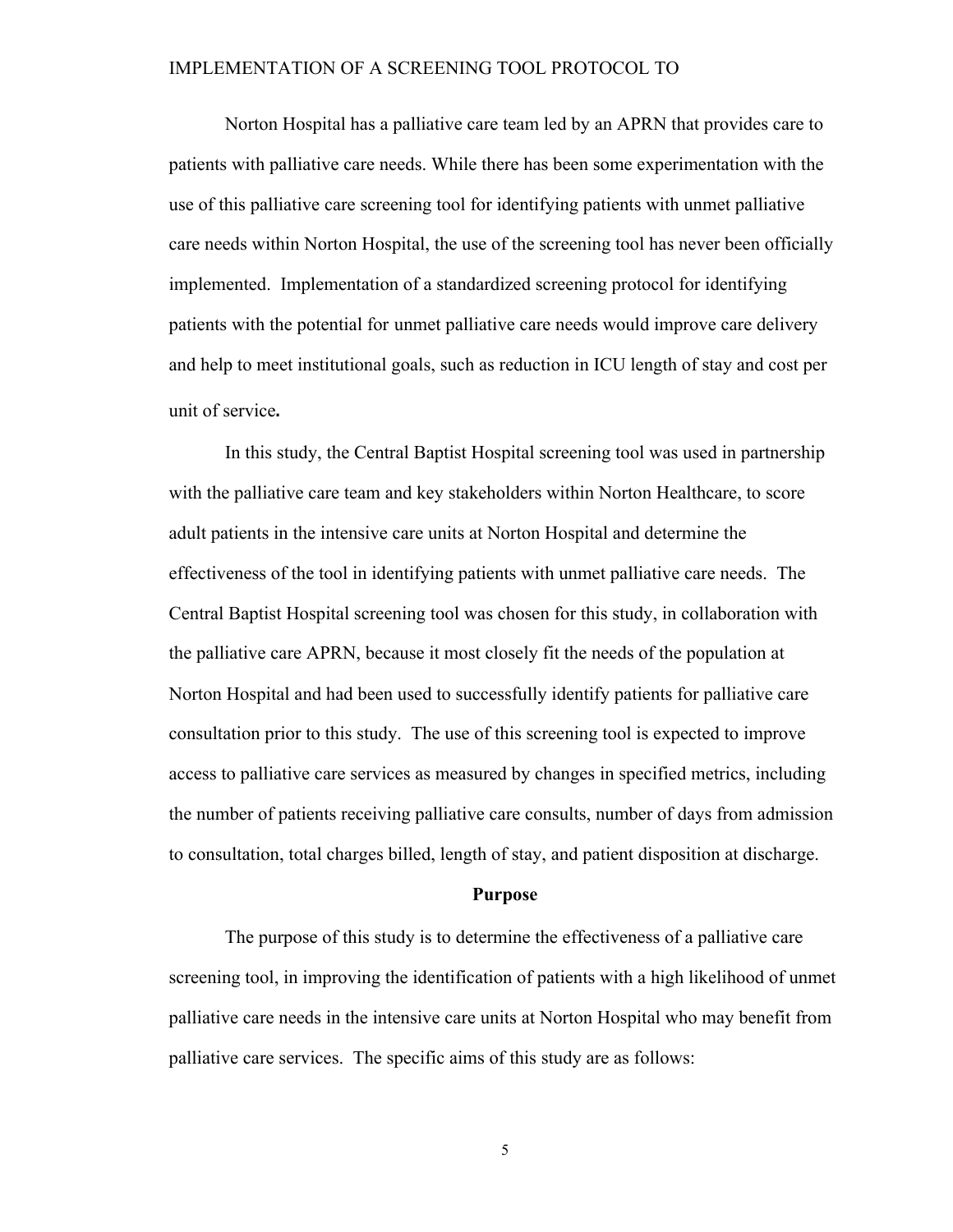- Specific Aim #1: to evaluate the use of a palliative care screening tool in identifying patients that meet criteria for palliative care consultation.
- Specific Aim #2: to screen adult ICU patients for palliative care needs using a palliative care screening protocol.
- Specific Aim #3: to determine current use of palliative care services in this population, and the potential to increase access to these services in patients with unmet palliative care needs using a screening protocol.

In order to achieve these aims, this study has three objectives:

- Objective #1*:* To measure baseline data for the intensive care units at Norton Hospital in Louisville, Kentucky on metrics related to palliative care usage, including volume of palliative care consults, number of days from admission to consultation, total charges billed, length of stay, and discharge disposition.
- Objective #2: To use the specified tool to screen patients who were admitted to the intensive care unit at Norton Hospital between January 1, 2017 and April 1, 2017 to identify the presence of the specified criteria including basic disease process, concomitant disease processes, functional status of the patient, and other criteria.
- Objective #3*:* To measure volume of palliative care consults, number of days from admission to consultation, total charges billed, length of stay, and discharge disposition, and compare this data statistically to determine if screening tool use has the potential to improve access to palliative care services in this patient population.

### **Methods**

This study was a single-site retrospective report of the impact of a palliative care screening protocol on palliative care use and quality metrics that correlated to access to palliative care services in the intensive care units at Norton Hospital. The study employed a retrospective quasi-experimental pre and post-test descriptive design to evaluate the use of the screening protocol in identifying patients with unmet palliative care needs and improving access to these services. Baseline data regarding current palliative care team use at Norton Hospital was collected prior to study initiation, including volume of palliative care consults, number of days from admission to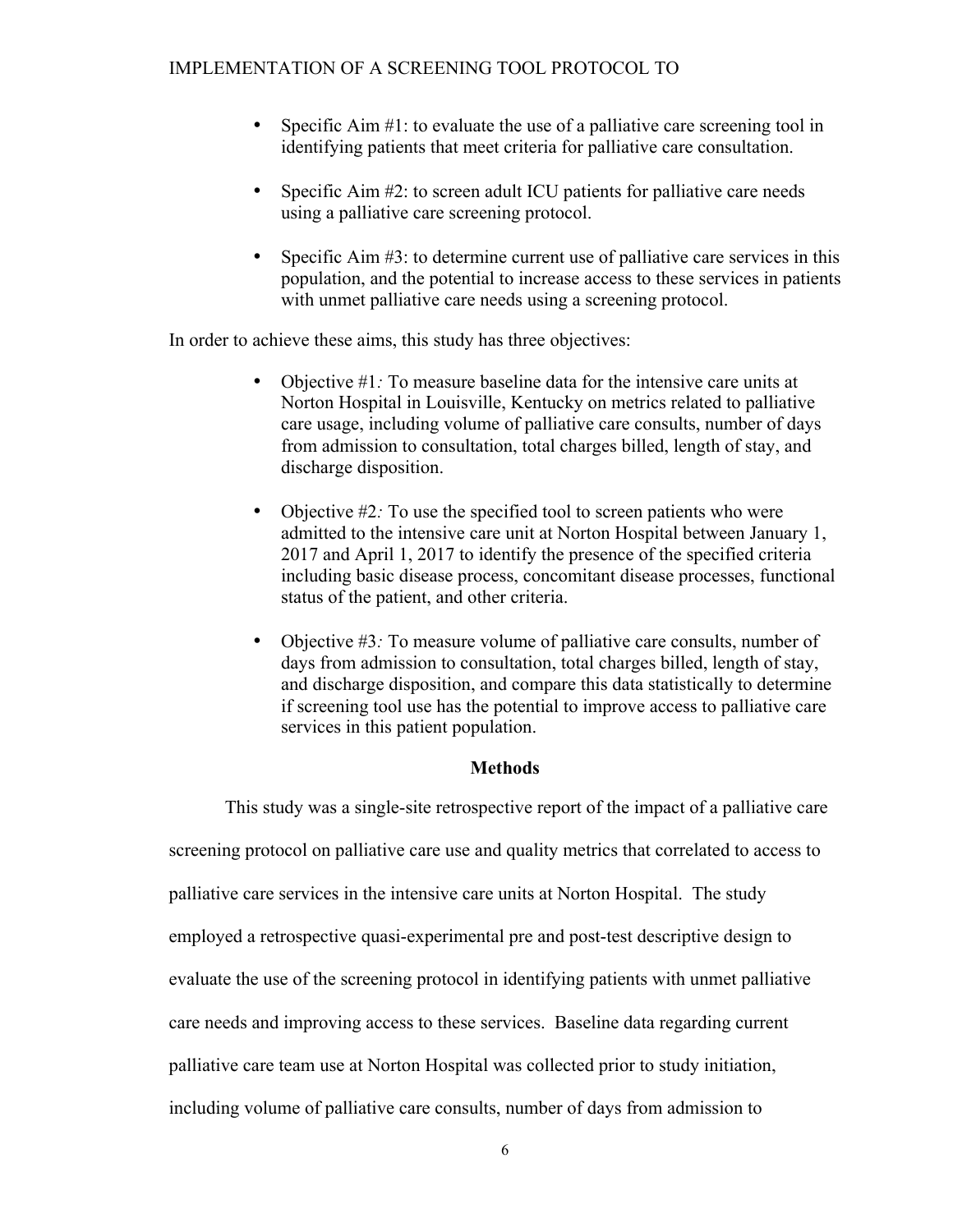consultation, total charges billed, length of stay, and discharge disposition. The records of all patients admitted to the intensive care units at Norton Hospital for five days or more during the study period, which spanned the timeframe between January 1, 2017 and April 1, 2017, were then examined. An evidence-based screening tool was used to score patients, based on the presence of the following four criteria: basic disease process, concomitant disease processes, functional status of the patient, and other criteria. Data was then collected from the medical record for the previously listed metrics that correlated to access to palliative care services, including whether or not each patient had a palliative care consult ordered, number of days from admission to consultation, total charges billed, length of stay, and discharge disposition. This data was analyzed statistically to determine current use of palliative care services in this population, and evaluate the potential to identify patients with unmet palliative care needs using a screening protocol.

#### **Setting**

Norton Healthcare is the largest health care system in the Louisville, Kentucky region, and is comprised of five inpatient hospitals and many urgent care centers, which provide the residents of Kentucky and Southern Indiana with a full range of medical services. Of the five hospitals within the Norton Healthcare system, Norton Hospital was chosen as the site for this study. Norton Hospital is located in downtown Louisville, and serves the residents of this primarily urban area, as well as the surrounding rural counties of Kentucky and Southern Indiana. Norton Hospital is a 382-licensed bed acute care hospital. This hospital was chosen as the site for this study because it is the only hospital in the Norton Healthcare system with a dedicated palliative care team.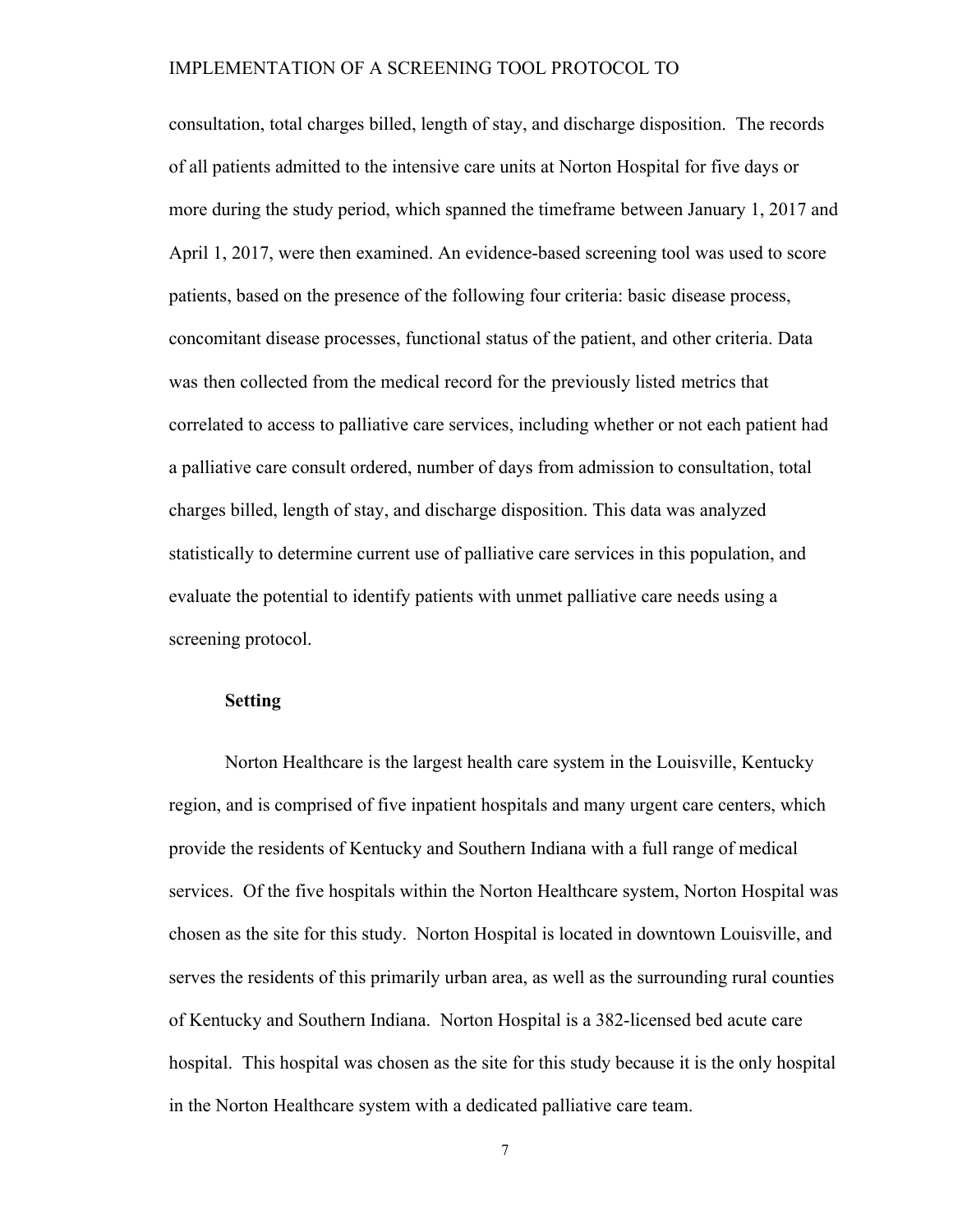#### **Sample**

The sample consisted of 261 patients for baseline data collection on palliative care use in the intensive care units at Norton Hospital. The study sample consisted of 135 patients admitted to the intensive care units at Norton Hospital during the study period. The population of interest was all adult patients that were admitted to the intensive care units for five or more days during the study period, which spanned the timeframe between January 1, 2017 and April 1, 2017. Inclusion criteria for patient records to be used in the study were: patients admitted to the intensive care units at Norton Hospital during the study period for five or more days and patients aged eighteen years or older. Exclusion criteria for patient records to be used in the study were: patients admitted to the intensive care units at Norton Hospital for less than five days and patients aged less than eighteen years.

#### **Data Collection**

Approvals from the University of Kentucky Institutional Review Board (IRB) and the Norton Healthcare Office of Research and Administration (NHORA) were obtained prior to the collection of data. Electronic medical records for patients that met inclusion criteria for this retrospective chart review were identified by the Research Compliance Analyst at the Norton Healthcare Research Office. All patient records were obtained from the Norton Hospital electronic patient database. Each medical record was accessed electronically using the Medical Record Number (MRN). Demographic and outcome data was abstracted from the patient records and the palliative care screening tool was applied to each patient record to determine if each patient would have met criteria for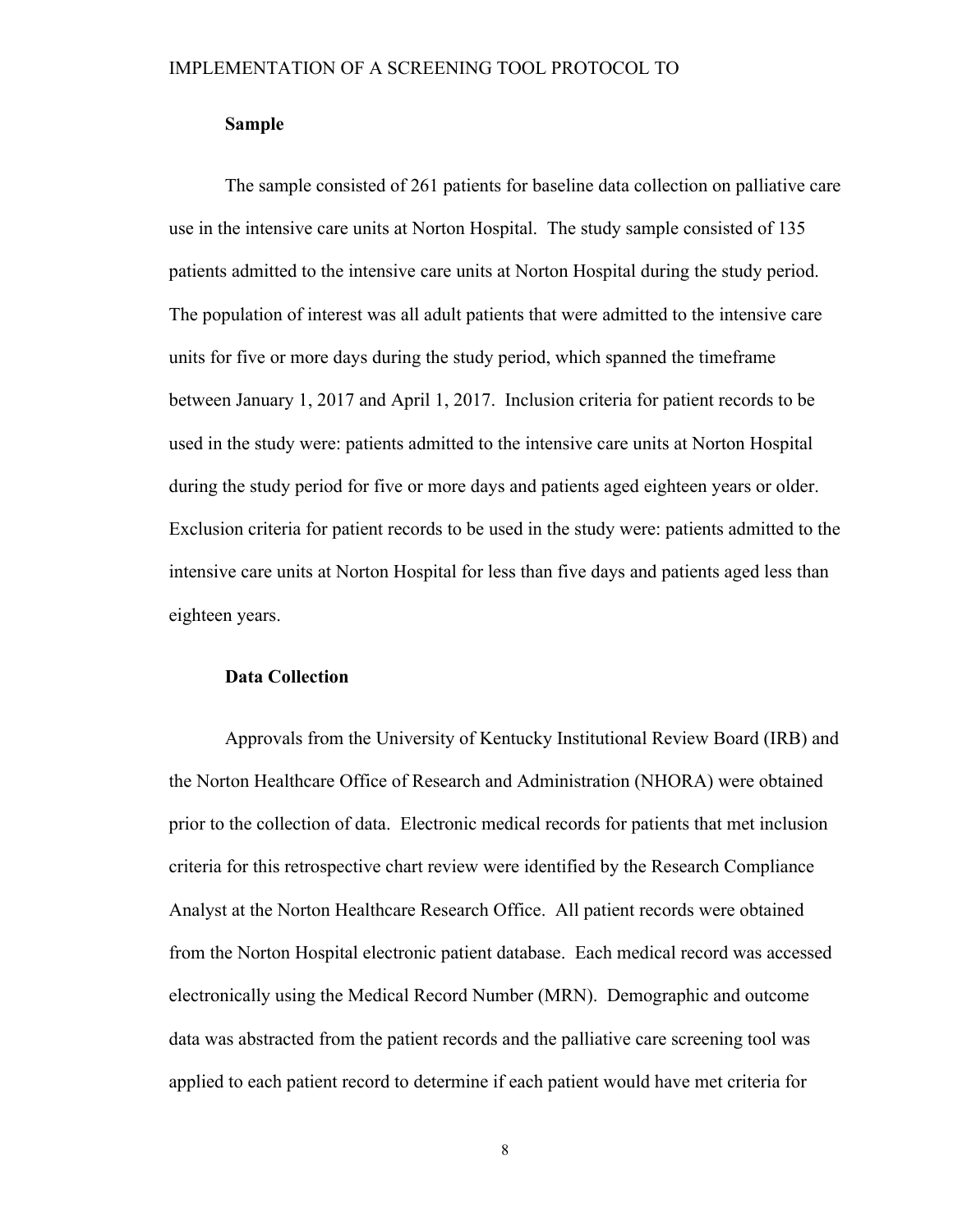palliative care consultation. This data was then transferred to an electronic spreadsheet. All demographic variables examined in this study are listed in Table 1.

#### **Data Analysis**

Descriptive statistics were used to analyze demographic data for the study sample. The categorical variables sex, ethnicity, and admitting diagnosis were described in terms of frequencies and percentages. The continuous variables age and number of days from admission to consultation were described in terms of mean and standard deviation. Continuous outcome variables were compared using independent sample t-tests. A chisquared test for independent samples was used for categorical variables, with Fishers exact test used in comparisons with values of less than five in any cell. The Mann-Whitney U-test was used to compare total charges billed in patients that did and did not receive palliative care consults, because this data was not normally distributed. All data analysis was conducted using SPSS version 23, with the alpha value of 0.05 used to determine statistical significance.

#### **Results**

#### **Sample Characteristics**

A total of 135 patient medical records were reviewed for this study. The patients ranged in age from nineteen to ninety-five, with a mean age of sixty years and a standard deviation of 16.7 years. The study population was primarily Caucasian (80%), and a little over half of the patients were male (51%). The most common admitting diagnoses were sepsis, respiratory failure, neoplasm, shortness of breath and subdural hemorrhage. The demographic characteristics of the study sample are displayed in Table 1. The study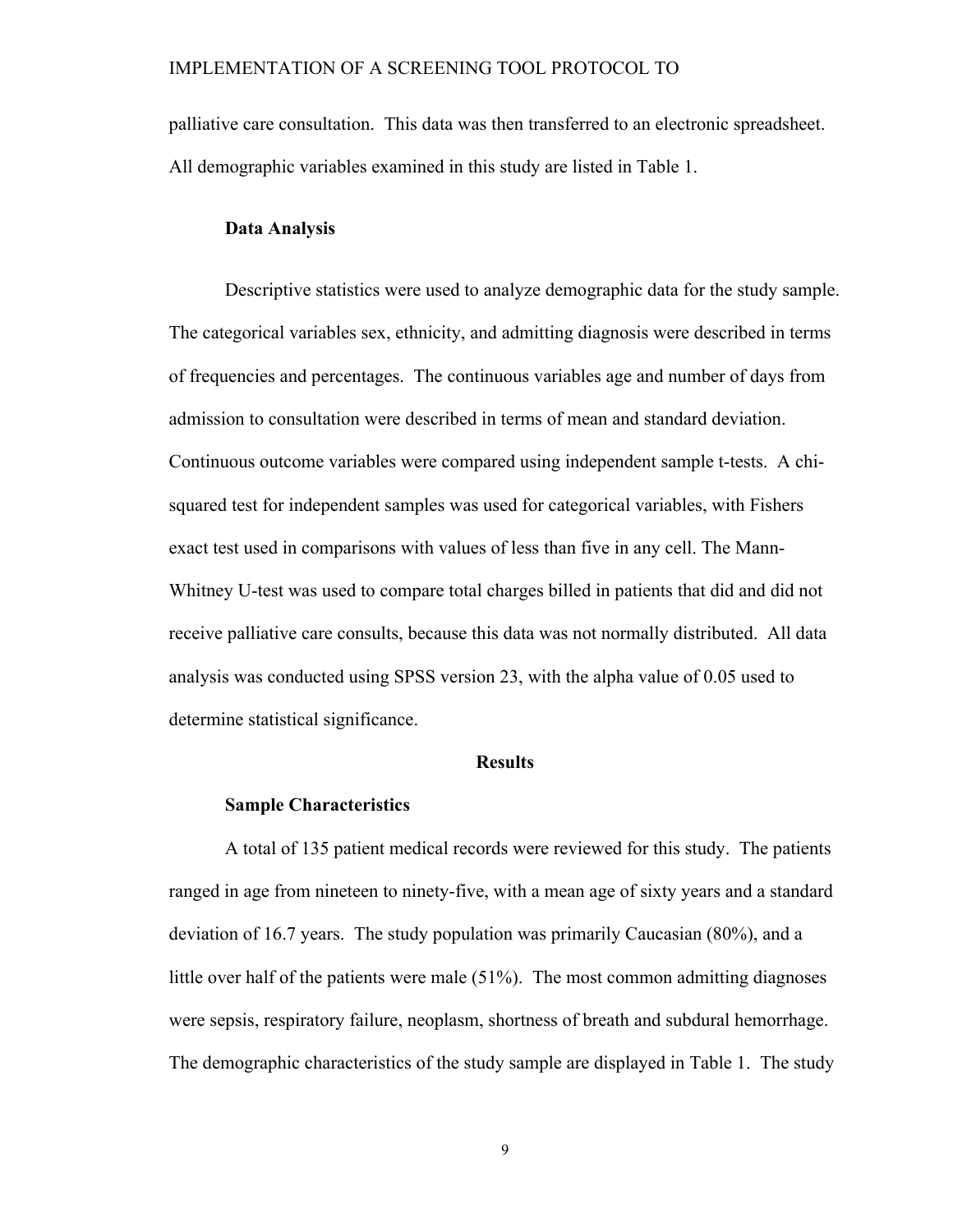population did not differ significantly from the population used for the collection of baseline data on palliative care use.

#### **Palliative Care Use**

Of the 135 patient medical records reviewed, 27.4% received palliative care services during their admission, and 72.6% did not receive these services. A chi-square test was performed on this data to determine if there was a statistically significant difference in whether or not a palliative care consult was ordered during admission between patients that met screening tool criteria and those that did not. Of the forty-three patients that met screening tool criteria for palliative care consultation, twenty-five (58.1%) had palliative care consults ordered at some point in their admission (Figure 1). Perhaps more importantly, of the ninety-eight patients that did not receive palliative care consultations, eighteen (18.4%) would have met screening tool criteria. One of these patients that met criteria, but did not have a consult ordered, died (Figure 2). This was statistically significant (sig. value  $= 0.000$ ), indicating that there is a difference between the patients that met screening tool criteria and those that did not. There is a statistically significant association between the presence of palliative care screening tool criteria and palliative care consultation. The mean number of days from admission to palliative care consultation was 11.1 days, with a standard deviation of 16.1 days.

#### **Length of Stay**

The mean length of stay for the study population was 14.6 days. An independent samples t-test was performed to evaluate whether there was a significant difference in the length of stay for patients that did and did not receive palliative care service during their admission. The mean length of stay was 14.9 days for patients that did not receive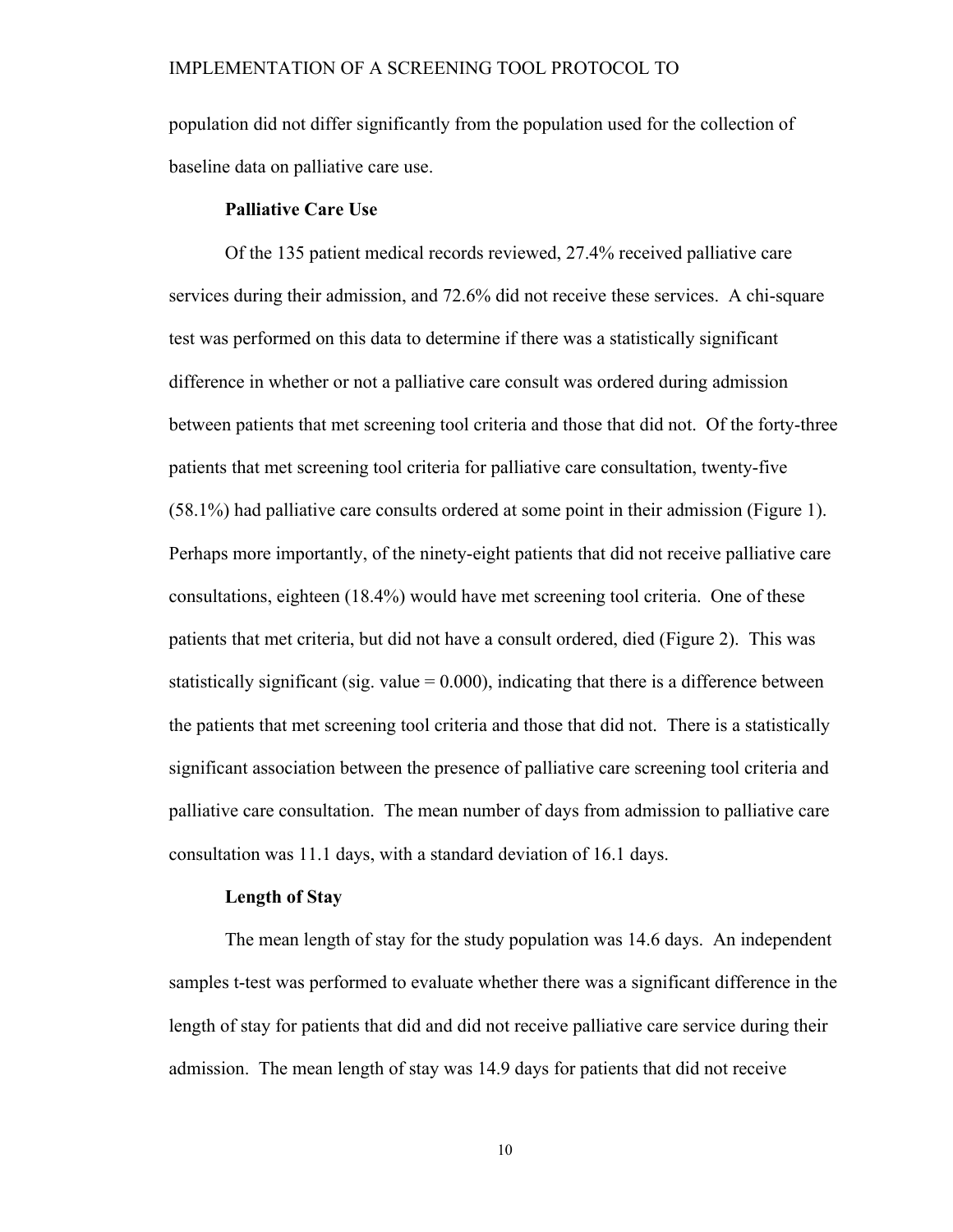palliative care consults, and 13.9 days for patients that did receive palliative care consults (sig. level  $= 0.504$ ). While this one additional day is not a statistically significant difference in length of stay, it may still be clinically significant due to the high costs and risk for complications associated with prolonged hospital admission.

#### **Total Charges Billed**

The mean total charges billed for the study population was \$170,100. A Mann-Whitney U-test was performed on this data to determine if there was a statistically significant difference in cost between patients that received palliative care consults and those that did not. The Z value for this test was  $-0.276$  (sig. value  $= 0.782$ ), indicating that there was no significant difference in the cost for these two groups. However, the data for this variable was not normally distributed, with several extreme outliers, and a less sensitive non-parametric test had to be used.

#### **Discharge Disposition**

Of the 135 patient charts reviewed, forty-four patients (32.6%) were discharged home, fifty-five patients (40.7%) were discharged to skilled nursing facilities, thirteen patients (9.6%) were discharged to inpatient hospice, and twenty-three patients (17.0%) died. A Fisher's Exact Probability Test was performed on this data to determine if there was a statistically significant difference in discharge disposition between those that received palliative care services and those that did not. Of the thirty-seven patients that had palliative care consults ordered, three patients (8.1%) went home, six patients (16.2%) went to skilled nursing facilities, ten patients (27.0%) went to inpatient hospice and eighteen patients (48.6%) died. Of the ninety-eight patients that did not receive a palliative care consultation forty-one patients (41.8%) went home, forty-nine patients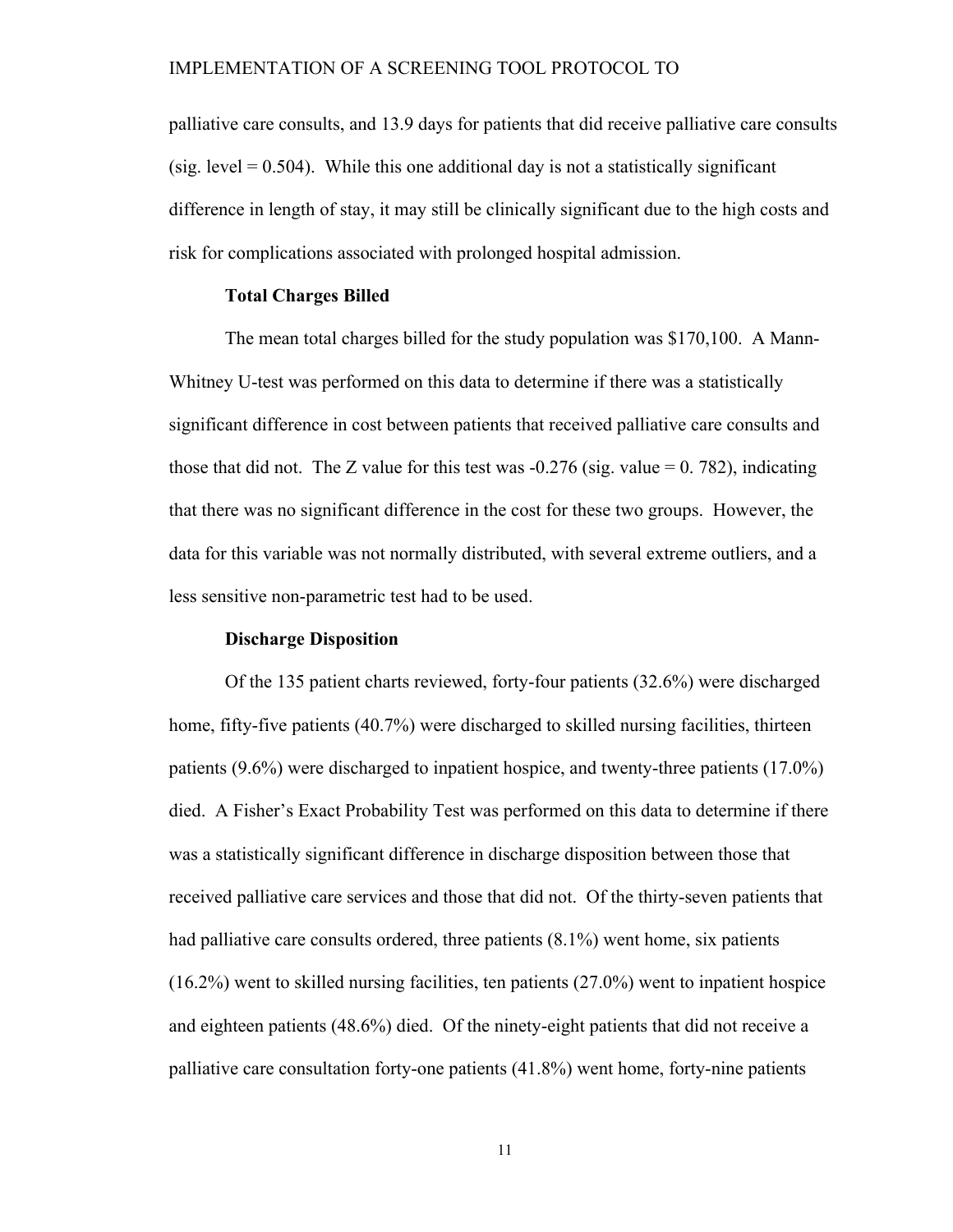(50.0%) went to skilled nursing facilities, three patients (3.1%) went to inpatient hospice, and five patients (5.1%) died. The significance level for this test was 0.000, indicating that there is a significant difference in discharge disposition between the patients that received palliative care consults and those that did not. There is a significant association between palliative care consultation status and discharge disposition.

#### **Discussion**

This study investigated the potential to improve the identification of critically ill patients with unmet palliative care needs using a palliative care screening protocol. A large and rapidly- growing body of research has shown that palliative care teams have the ability to improve patient outcomes such as pain control, symptom management and quality of life. These multi-disciplinary teams also help to achieve organizational goals such as decreased length of stay, increased patient satisfaction and decreased cost per unit of service. Due to the heavy symptom burden and high cost associated with the aggressive treatment of patients with poor prognoses, it is important to optimize the use of palliative care services through early identification of patients with potential palliative care needs. The results for this study indicate that implementation of this screening protocol would significantly improve the identification of patients with unmet palliative care needs and help to predict the likelihood of inpatient mortality. The study did not demonstrate significantly decreased length of stay or hospital costs with screening tool use. However, this data may still be clinically relevant.

#### **Patient Identification**

Palliative care services have been shown to improve quality of care in critically ill patients, without affecting mortality rates (Nelson et al., 2013). Currently most acute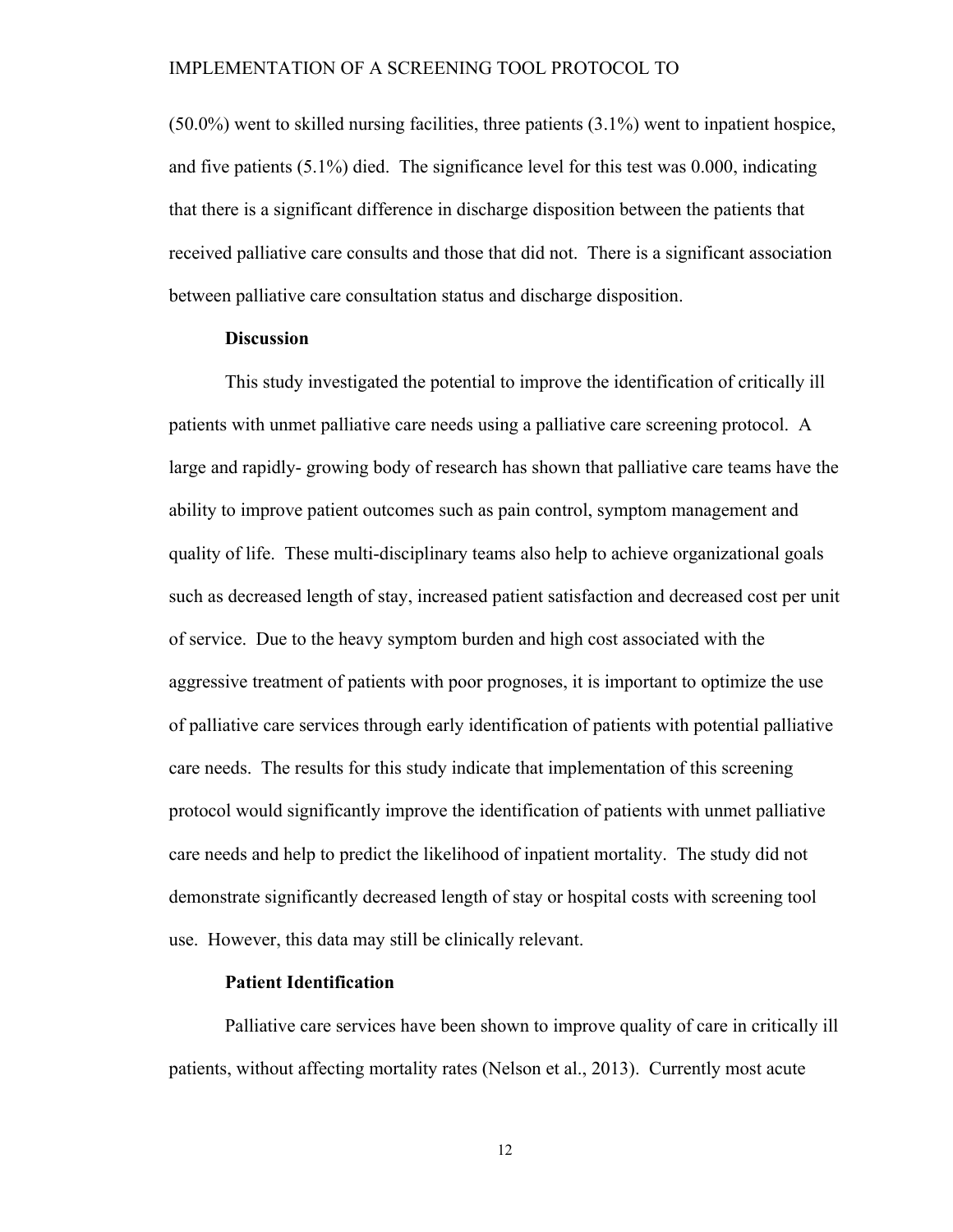care hospitals with palliative care teams, including Norton Hospital, offer palliative care services on a consultation basis. According to this model, specialty level care is reserved for patients with symptoms or treatment decisions that are not easily managed by the attending provider, with more basic palliative care services provided by the team involved with routine patient care. Palliative care consultation occurs at the discretion of the attending physician or provider, and there is no standard protocol for the identification of patients that meet criteria for specialty level care. The full benefit of the range of services offered by an inpatient palliative care team is often missed when palliative care consultation is not ordered or occurs late in an admission. Early identification of patients with unmet palliative care needs allows for the full benefit of these valuable services to be realized. The Center to Advance Palliative Care recommends that all acute care facilities develop a systematic approach to the identification of patients at high risk for unmet palliative care needs, so that these patients can be identified and provided with specialty services as early as possible (Weissman  $\&$ Meier, 2011).

Currently, the consensus is that there is not one "best" screening tool to use for the identification of patients with unmet palliative care needs. Instead one needs to be chosen that addresses the needs of key stakeholders, incorporates the structure and workflow of the ICU that it is implemented in, and uses frequent evaluation for assessment and revision of screening criteria (Nelson et al., 2013). This screening tool was selected in accordance with the needs of the population of Norton Hospital's intensive care units, with input from the palliative care team that provides services at this facility. This study demonstrated that this tool was effective in identifying patients that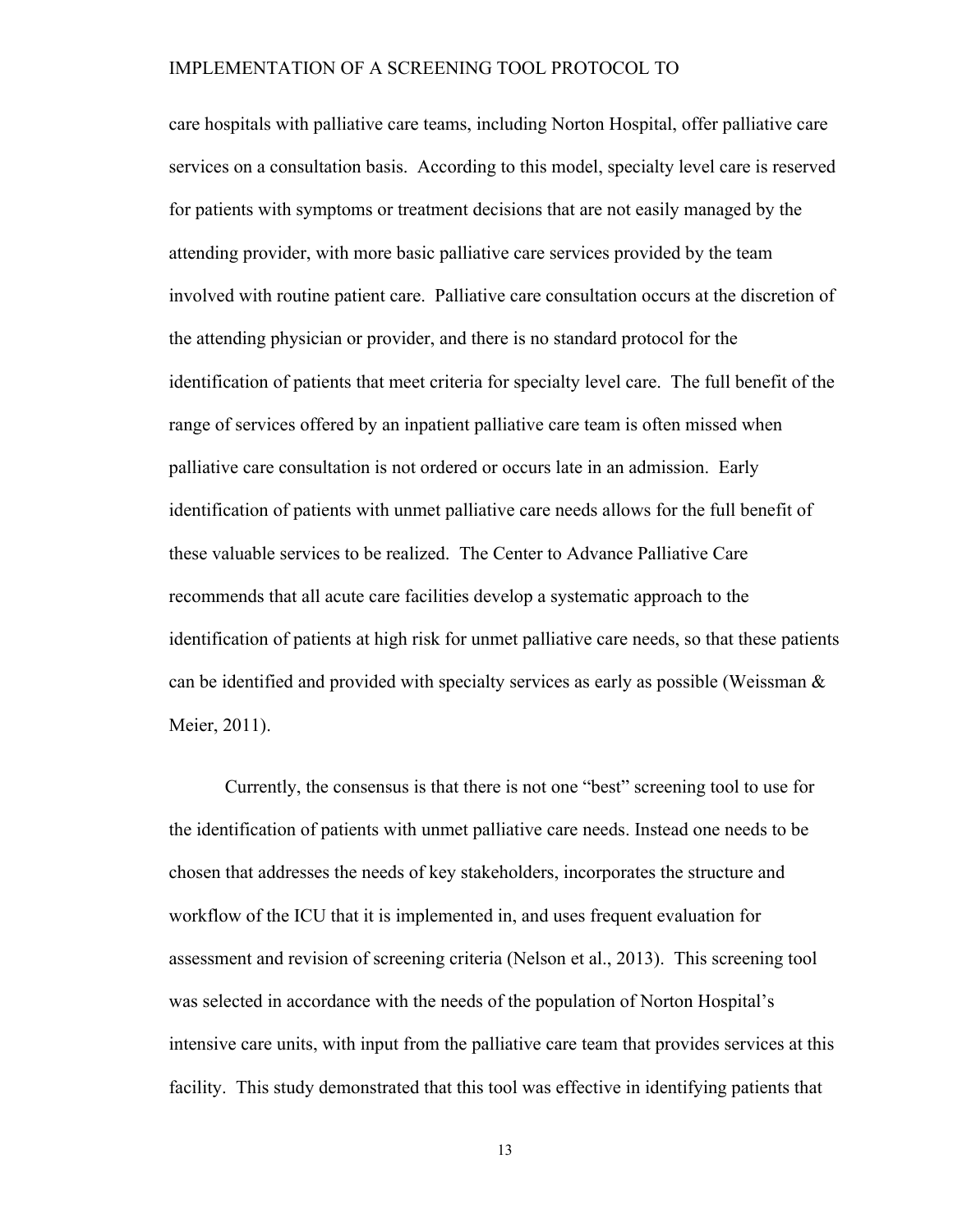were likely to benefit from specialty level palliative care services. There was a significantly greater number of consults ordered for patients that met screening tool criteria than for those that did not. Eighteen patients screened positively for palliative criteria but did not receive these services, indicating that eighteen patients may have missed out on specialty consultation that would have been identified with a screening protocol. One of these patients died and one was discharged to inpatient hospice, providing further evidence that these patients would have benefited from consultation.

#### **Prediction of Mortality**

This study also demonstrated that there was a significant difference in discharge disposition between patients that met screening criteria for palliative care consultation and those that did not. Patients that screened positively for palliative care needs were much more likely to die in the hospital or be discharged to home hospice than those that did not. This indicates that this tool has the potential to help identify patients that are not likely to survive and may help to guide goals of treatment. This may lead to less aggressive treatments for patients with poor prognoses, decrease suffering in these patients, and lower costs of care. This outcome relates to the ability of the screening protocol to successfully identify patients with palliative care needs. Both outcomes provide evidence that this tool would improve identification of patients with potential palliative care needs and access to palliative care services in this population.

### **Length of Stay**

Length of stay did not differ significantly between the patients that received palliative care consultation and those that did not. However, the length of stay for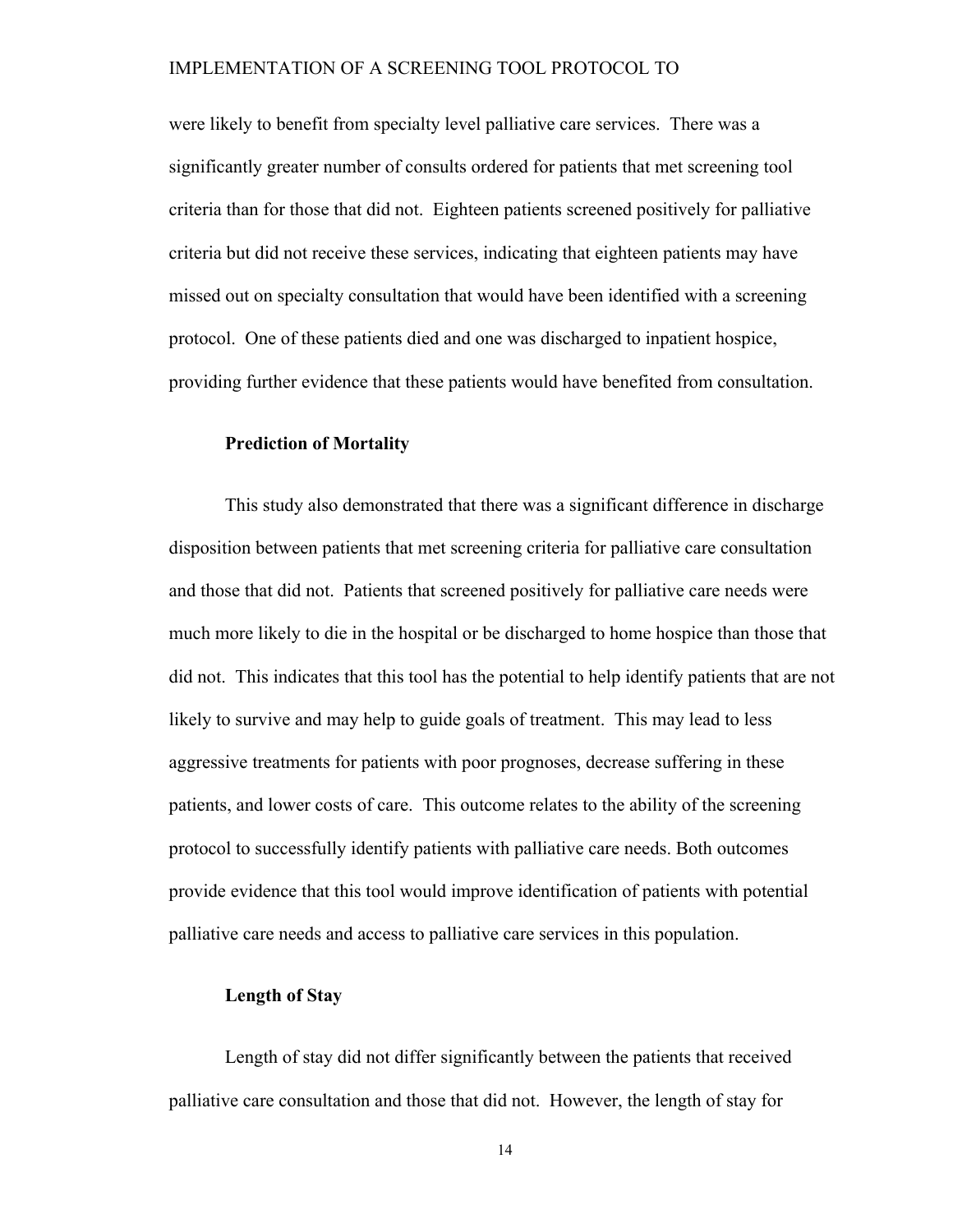patients with palliative care services was one full day less than the length of stay for patients without palliative care services. This finding is consistent with the findings of multiple studies, which have demonstrated decreases in both intensive care unit and hospital lengths of stay with the implementation of palliative care screening protocols. This difference in length of stay is attributable to proactive palliative care screening and earlier clarification of appropriate care goals (Nelson et al., 2013). Clarification of patient and family goals of care, through earlier palliative care consultation, improves alignment of treatment plans with patient preferences. Early palliative care consultation also limits aggressive, life-prolonging interventions that conflict with patient wishes and leads to decreased length of hospital and intensive care unit lengths of stay. While this study did not differentiate intensive care unit length of stay from total hospital length of stay, the patients that constituted the study sample each spent a minimum of five days in intensive care, with many spending much longer in the intensive care units. With the cost per intensive care unit day is estimated at \$3,968 for patients on mechanical ventilation and \$3,184 for all other patients (Dasta, McLaughlin, Mody, & Piech, 2005), this represents a meaningful cost savings for the organization. Prolonged hospital admissions, particularly prolonged intensive care unit admissions, also put patients at risk for complications such as hospital-acquired infections, delirium, venous thromboembolism, myopathies and stress ulcers. These complications can lead to increased hospital costs and poor patient outcomes. Decreasing the length of stay by one day through use of palliative care screening, though not statistically significant, may still have important clinical implications.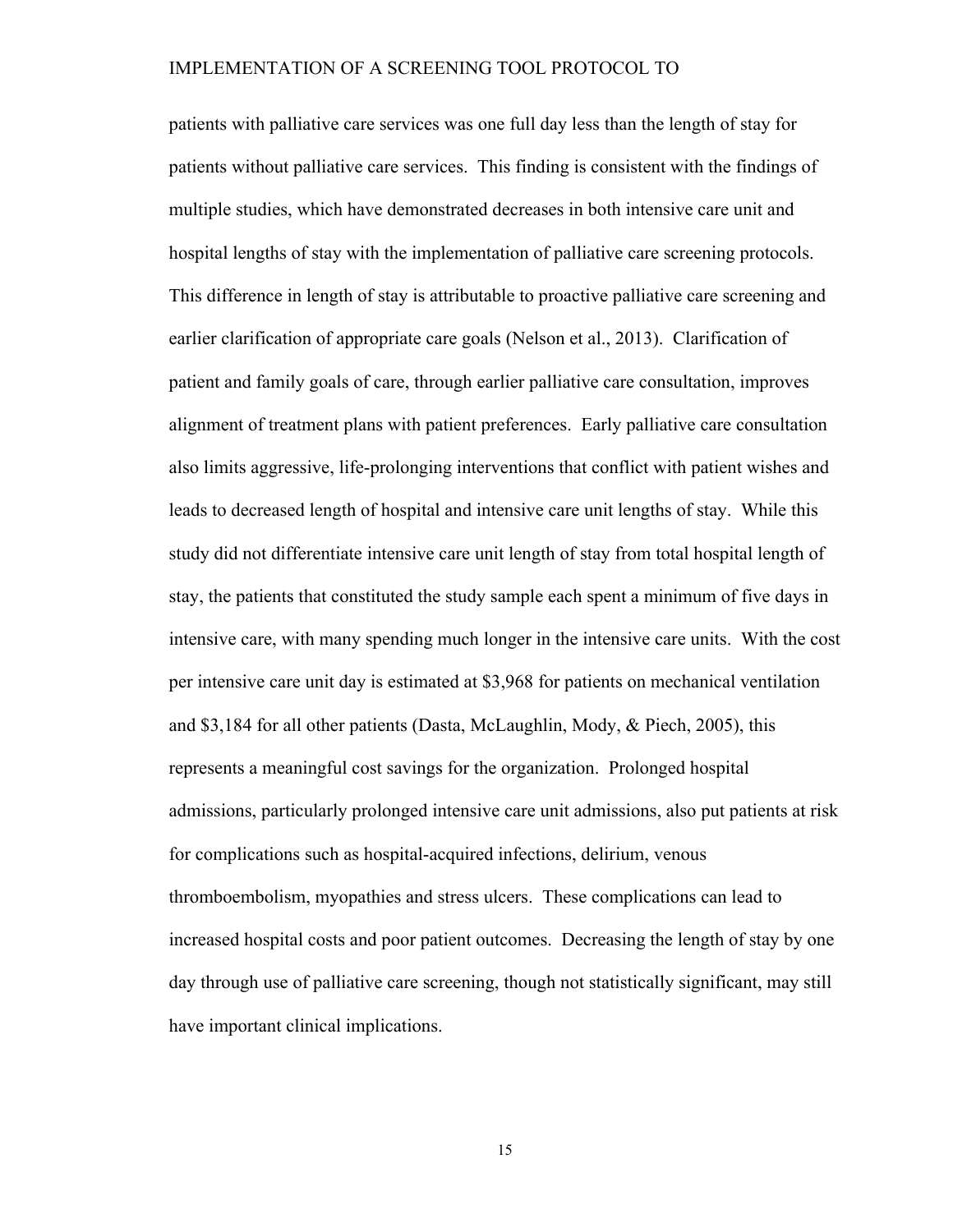### **Total Charges Billed**

Total charges billed is an outcome measure that correlates to both length of stay and the treatment procedures that are provided to each patient. With longer lengths of stay and more aggressive treatments, hospital costs increase. Palliative care has been shown to decrease the length of stay in intensive care units and the number of aggressive treatments performed, by shifting the goals of care (Nelson et al., 2013). This study demonstrated no significant difference in the charges billed between patients that received palliative care consultation, and those that did not. However, this data was not normally distributed and there were several extreme outliers that skewed the data. There may have been a difference between the two groups of patients that was not detected by the use of a less sensitive non-parametric test. Also, because this was a retrospective study, it is difficult to conclude whether palliative care consults would have occurred earlier in the admission with the implementation of a screening protocol and resulted in lower hospital costs. Further research is needed to determine how the use of a palliative care screening protocol will impact cost for the organization.

#### **Limitations**

There were several limitations related to the design of this study. This study was conducted using data collected from the population of one acute care hospital within the Norton Healthcare system, and may lack generalizability to the other facilities. In addition, the retrospective descriptive design of the study did not allow for evaluation of patient outcomes following screening tool implementation. The retrospective design of the study also required that screening of patients occurred after discharge, which may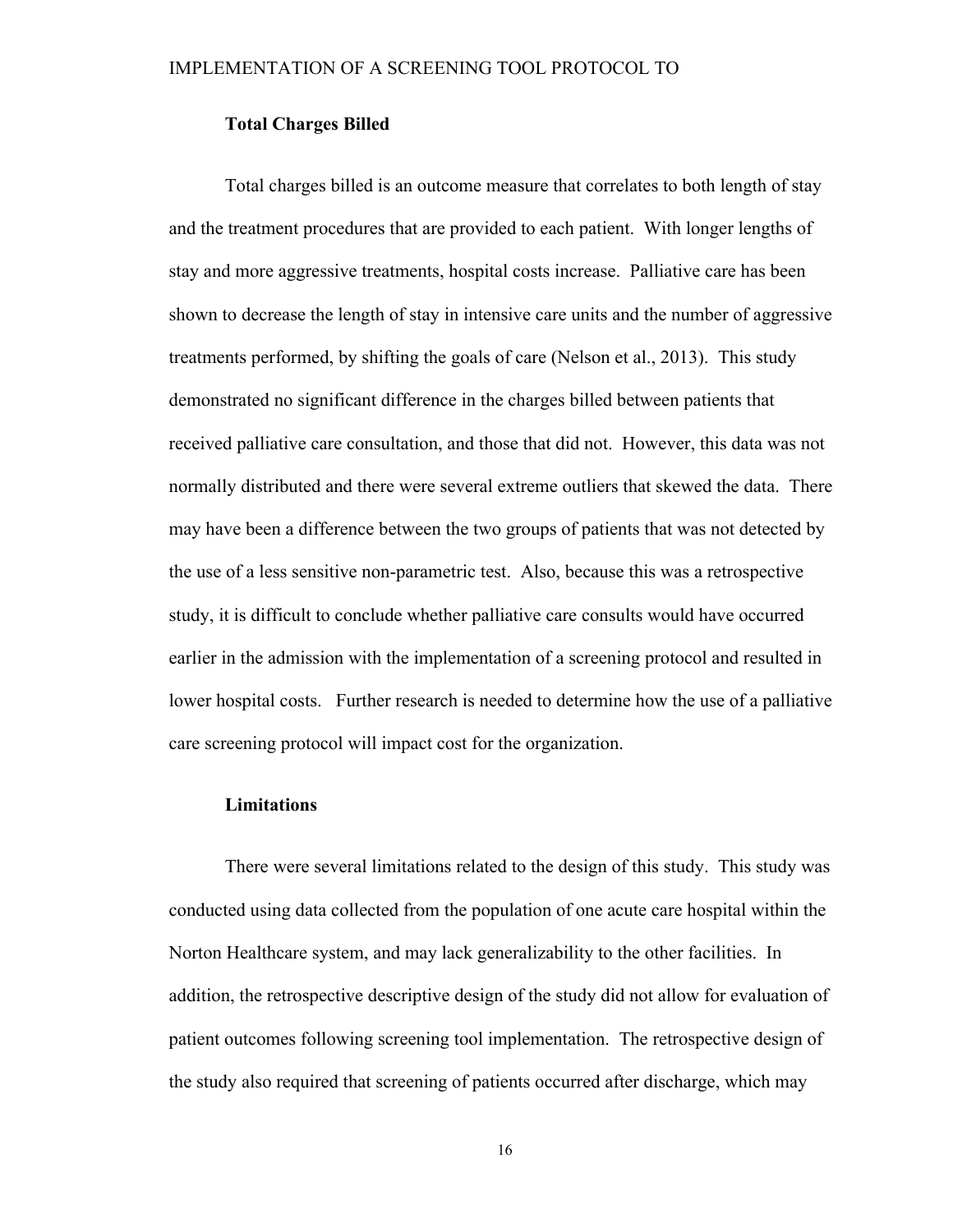have lessened the accuracy of screening tool results. Data on the functional status of the patient that was required for completion of the palliative care screening tool, had to be extrapolated from physical therapy and case management notes, rather than provided directly from patients and their families. Finally, the design of this study did not allow for a direct evaluation of the impact of tool implementation on the number of days elapsed between admission and palliative care consultation. Descriptive statistics were used to summarize this data for the population, but there was no way to determine the impact of palliative care screening on the timing of consultation. This study demonstrated that implementation of a screening protocol would likely improve the identification of patients that would benefit from palliative care services, but further research is needed to verify this impact and optimize screening tool use.

#### **Recommendations for Future Studies**

Recommendations for future studies would involve psychometric testing of this palliative care screening tool for reliability, validity, and sensitivity. It will also be necessary to conduct studies that evaluate the impact of the screening tool on patient and organizational outcomes, following implementation of the screening protocol. Palliative care has been shown to improve other patient outcome variables that were not addressed in this study, but are of great value to patients and the organization. Other variables that should be considered in future studies include pain and symptom management, understanding of complex medical information, alignment of patient goals with treatment plans, and patient and family satisfaction. Additionally, studies that investigate the timing that screening of patients occurs, for example at a single point in each admission or on an ongoing basis, would help to maximize the benefit of palliative care services.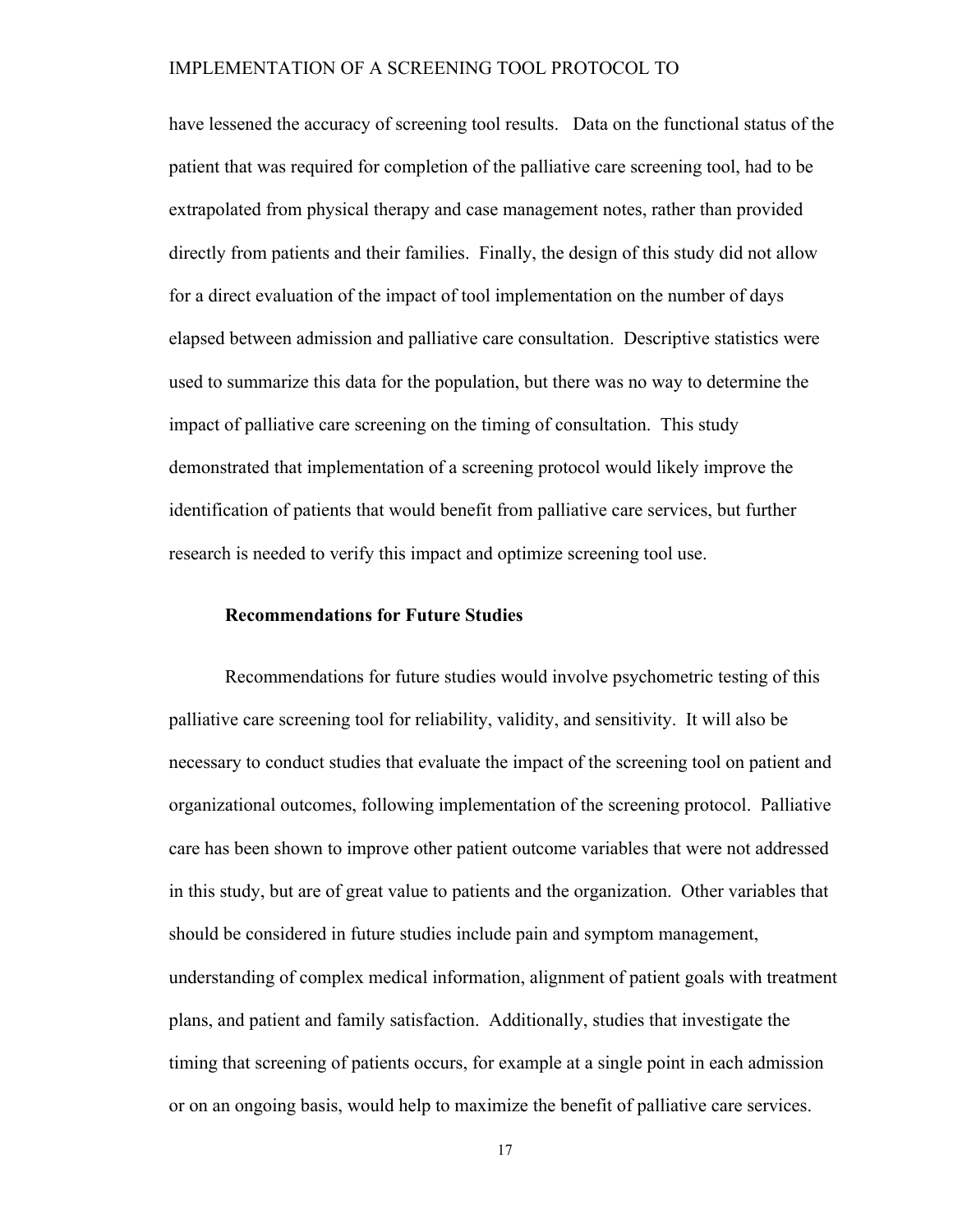Optimal timing and frequency of palliative care screening would ensure that the greatest number of patients with unmet palliative care needs are identified and achieve the best results for patients and the organization. Studies that investigate the impact of comorbidity burden on palliative care consultation, through examination of variables such as case mix index, would help to clarify the efficacy of palliative care screening at different levels of patient acuity. Research projects that explore barriers to palliative care consultation, such as provider perception and organizational factors, would improve the likelihood of successful implementation of a palliative care screening protocol. Finally, larger, multi-site studies would help to increase sample size and generalizability of the study results to the other acute care hospitals within the organization. Randomized controlled trials would provide the strongest evidence for this change in practice and justify the financial investment required for expansion of the palliative care program to the other facilities in the Norton Healthcare system.

### **Conclusion**

The main objective of this study was to evaluate the impact of a palliative care screening tool on the identification of critically ill patients with unmet palliative care needs, improving access to specialty services in this population. This study showed that there is a significant number of patients that are not receiving palliative care services that would likely benefit from these services. These patients could be better identified and served with the implementation of a palliative care screening protocol. However, screening tool implementation has the potential to increase the volume of palliative care consults received, and financial investment would likely be required to meet this increased demand for services. The value that this service brings to patients and the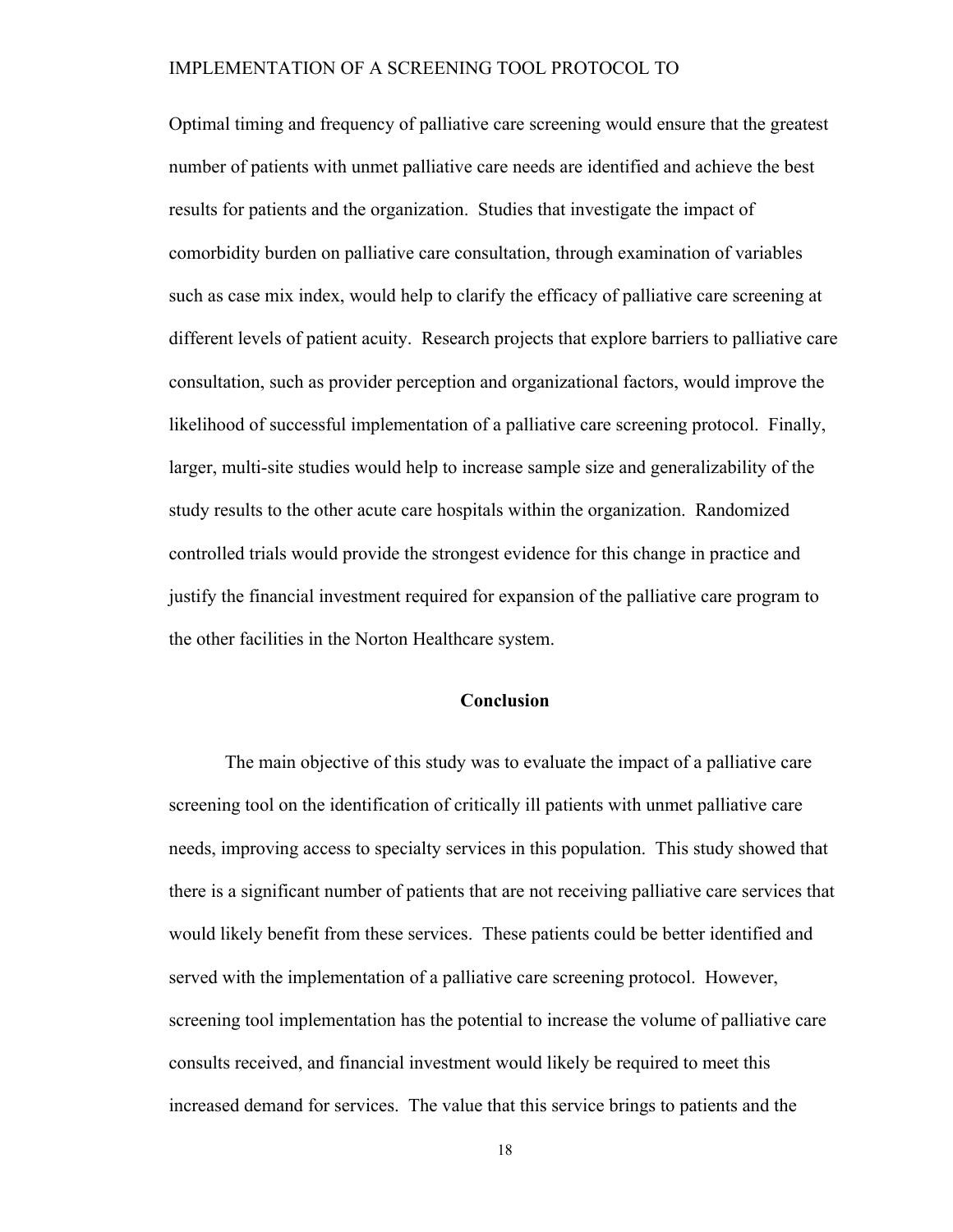organization justifies this investment in the program, and supports the eventual expansion of this program to the other hospitals in the Norton Healthcare system.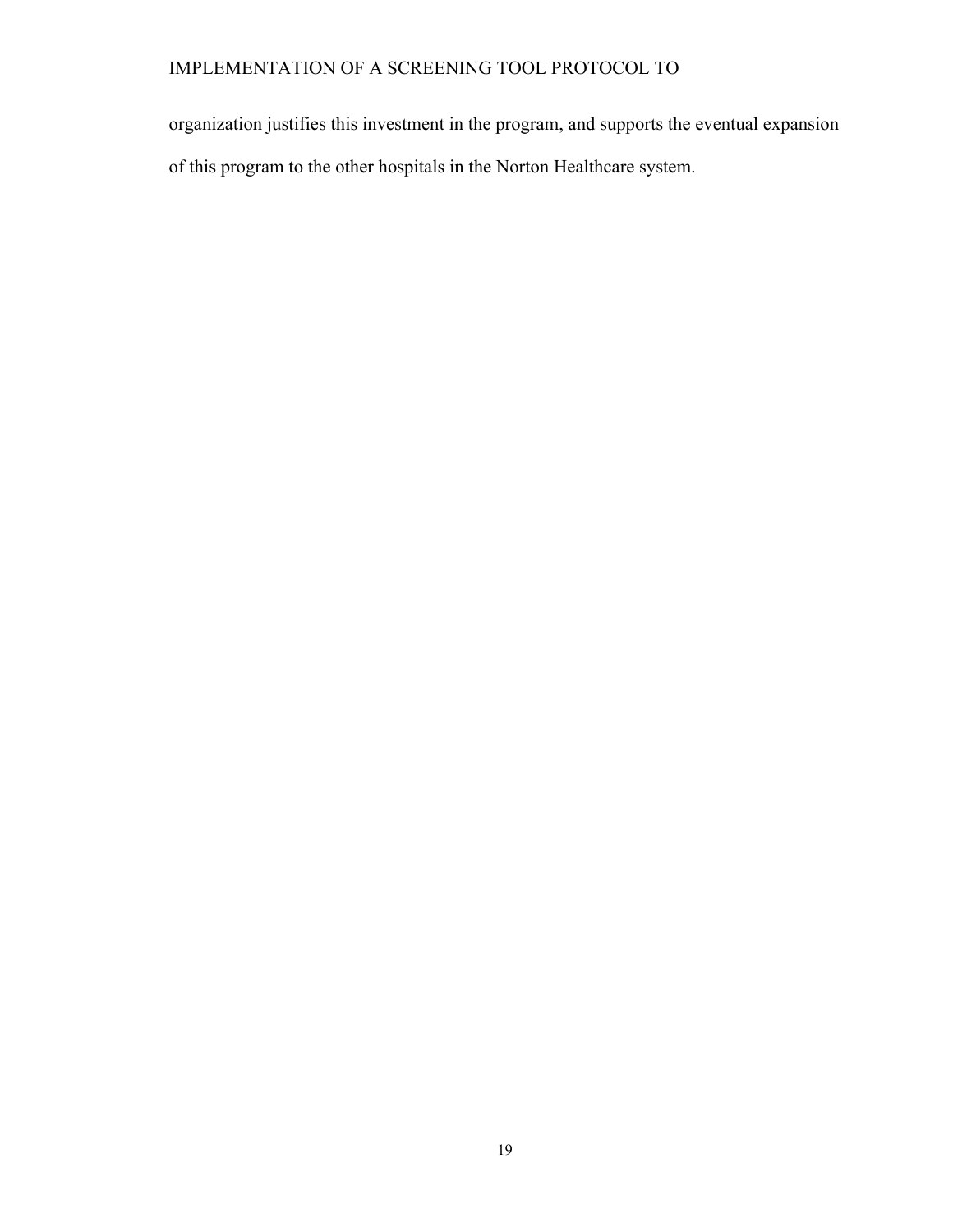| Characteristic          | <b>Descriptive Statistic</b>                                           |
|-------------------------|------------------------------------------------------------------------|
| Mean Age, years<br>(SD) | 60.1(16.7)                                                             |
| Sex, frequency (%)      | Male: 69 (51.1%)                                                       |
|                         | Female: 66 (48.9%)                                                     |
| Ethnicity, frequency    | African American: 22 (16.3%)                                           |
| (%)                     | Asian: 0 (0%)                                                          |
|                         | Hispanic: 2 (1.5%)                                                     |
|                         | Caucasian: 108 (80.0%)                                                 |
|                         | Other: 3 (2.2%)                                                        |
| Most Common             | A41.50, A41.9 – sepsis: 13 (9.6%)                                      |
| Admitting               | J96.00, J96.01, J96.20, J96.21, J96.90 - acute respiratory failure: 10 |
| Diagnoses ICD-10        | (7.3%)                                                                 |
| codes, frequency        | C18.9, C25.7, C25.9, C54.1 – neoplasm: 5 (3.6%)                        |
| (%)                     | $R06.02$ – shortness of breath: 6 (4.4%)                               |
|                         | S06.5X0A - subdural hemorrhage: 5 (3.7%)                               |

**Table 1.** *Study Population Demographic Characteristics*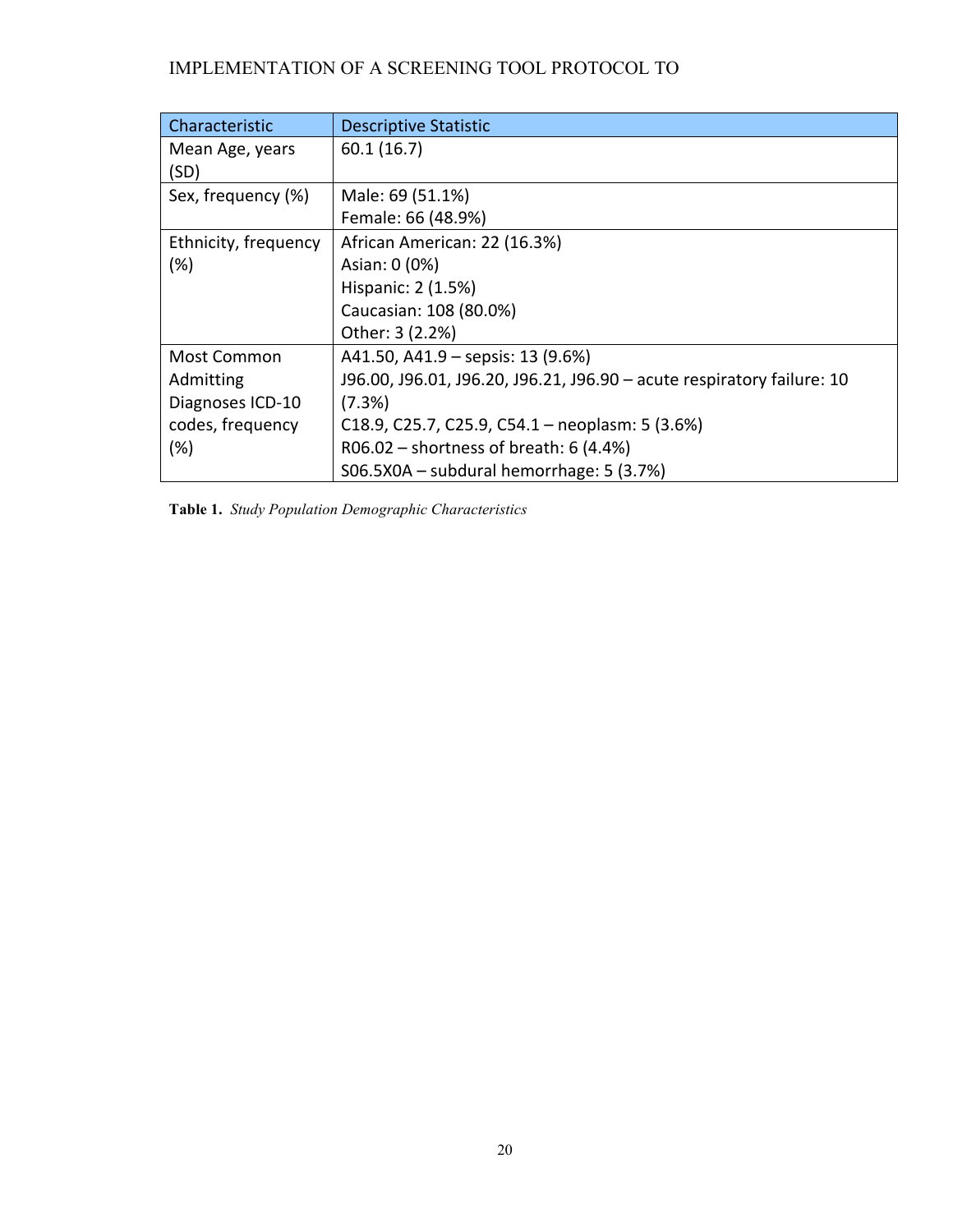

**Figure 1.** *Palliative Care Use: Volume of Consults for Patients that Met and Did Not Meet Screening Tool Criteria*



**Figure 2.** *Palliative Care Use: Presence of Screening Tool Criteria for Patients that Did and Did Not Receive Palliative Care Consults*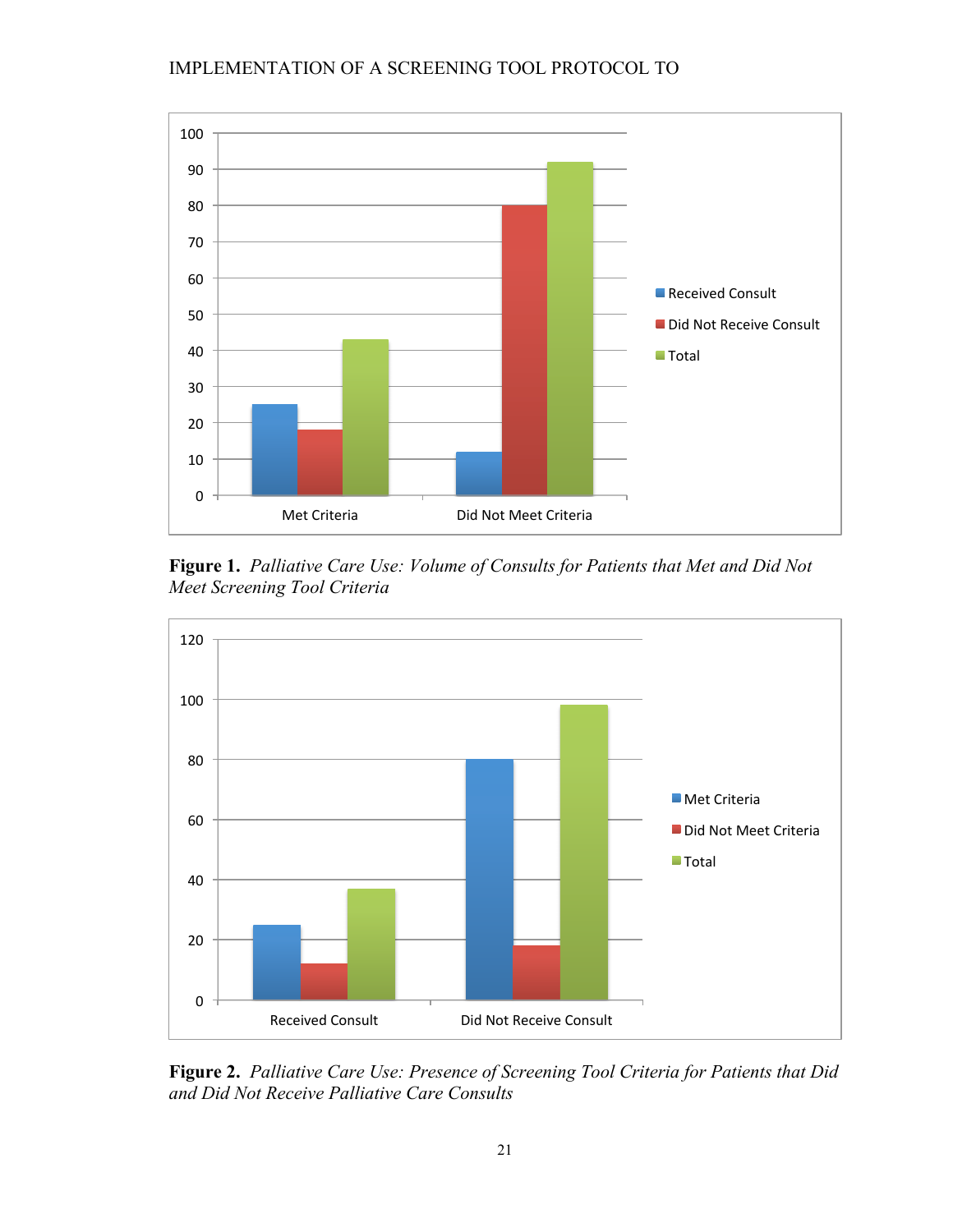

**Figure 3.** *Discharge Disposition: Discharge Disposition for Patients that Did and Did Not Receive Palliative Care Consults*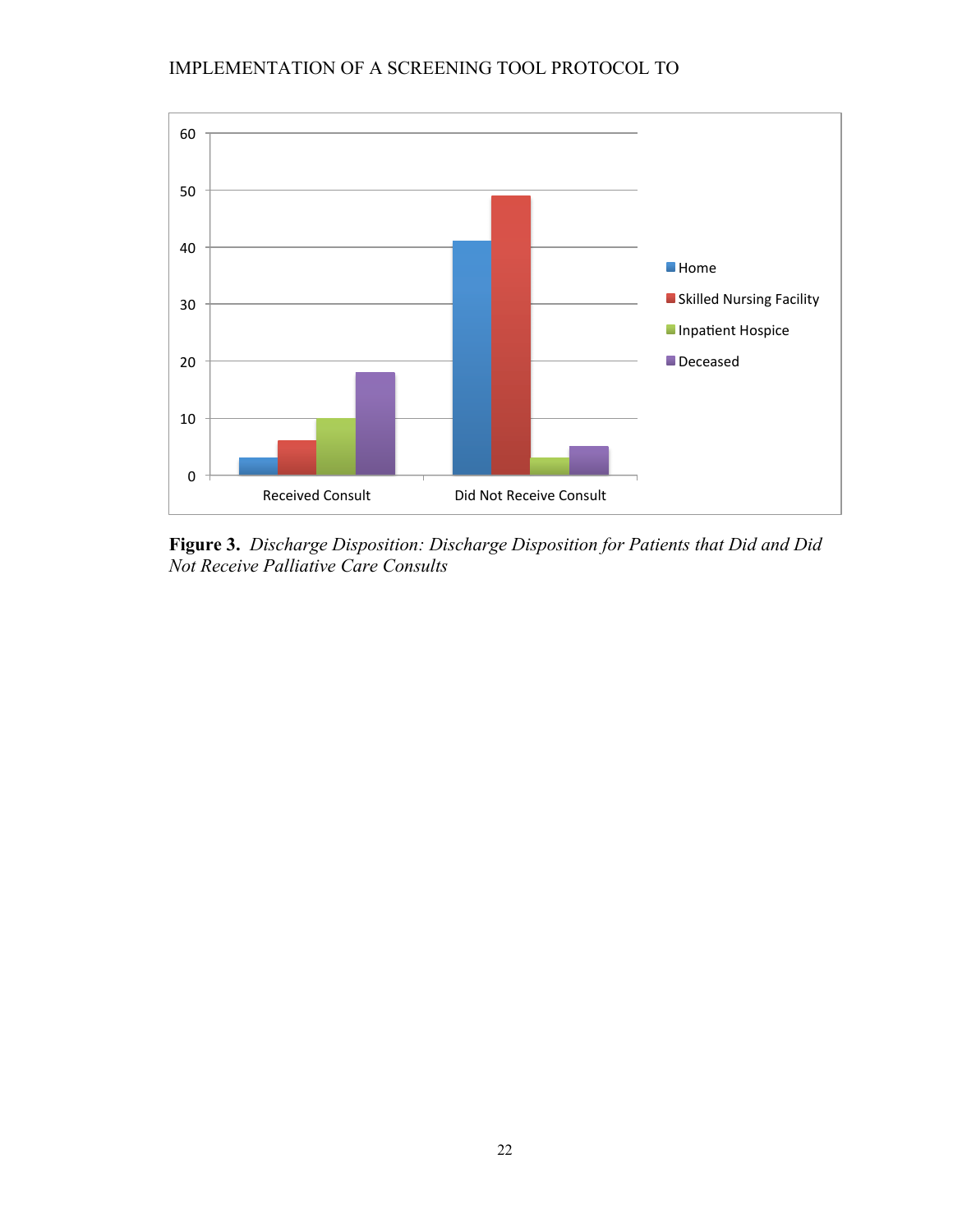#### PATIENT NAME PLATE

#### **PALLIATIVE CARE SCREENING TOOL**

(Not a permanent part of the medical record)

| Criteria - Please consider the following criteria when determining the palliative care score of this patient           |                                                                                                                                          |                       |                                                           |    |                                                                                                                                                        |                           |
|------------------------------------------------------------------------------------------------------------------------|------------------------------------------------------------------------------------------------------------------------------------------|-----------------------|-----------------------------------------------------------|----|--------------------------------------------------------------------------------------------------------------------------------------------------------|---------------------------|
| 1.                                                                                                                     | <b>Basic Disease Process</b>                                                                                                             |                       |                                                           |    |                                                                                                                                                        | <b>SCORING</b>            |
|                                                                                                                        | Cancer (Metastatic/Recurrent)<br>a.                                                                                                      |                       |                                                           | d. | End stage renal disease                                                                                                                                |                           |
|                                                                                                                        | Advanced COPD<br>b.                                                                                                                      |                       |                                                           | e. | Advanced cardiac disease - i.e. CHF,                                                                                                                   | Score 2 points EACH       |
|                                                                                                                        | Stroke (with decreased<br>$c_{\cdot}$                                                                                                    |                       |                                                           |    | severe CAD, CM (LVEF $<$ 25%)                                                                                                                          |                           |
|                                                                                                                        | function by at least 50%)                                                                                                                |                       |                                                           | f. | Other life-limiting illness                                                                                                                            |                           |
| 2.                                                                                                                     | <b>Concomitant Disease Processes</b>                                                                                                     |                       |                                                           |    |                                                                                                                                                        | Score 1 point overall     |
|                                                                                                                        | Liver disease<br>a.                                                                                                                      |                       |                                                           | d. | Moderate congestive heart failure                                                                                                                      |                           |
|                                                                                                                        | Moderate renal disease<br>b.                                                                                                             |                       |                                                           | e. | Other condition complicating cure                                                                                                                      |                           |
|                                                                                                                        | Moderate COPD<br>$\mathbf{c}$ .                                                                                                          |                       |                                                           |    |                                                                                                                                                        |                           |
| 3.                                                                                                                     | <b>Functional status of patient</b><br>Score as specified<br>Using ECOG Performance Status (Eastern Cooperative Oncology Group)<br>below |                       |                                                           |    |                                                                                                                                                        |                           |
|                                                                                                                        | ECOG                                                                                                                                     | Grade<br>$\mathbf{0}$ | Scale<br>restriction.                                     |    | Fully Active, able to carry on all pre-disease activities without                                                                                      | Score 0                   |
|                                                                                                                        |                                                                                                                                          | 1                     | housework, office work.                                   |    | Restricted in physically strenuous activity but ambulatory and<br>able to carry out work of a light or sedentary nature, e.g., light                   | Score 0                   |
|                                                                                                                        |                                                                                                                                          | 2                     | hours.                                                    |    | Ambulatory and capable of all self-care but unable to carry out<br>any work activities. Up and about more than 50% of waking                           | Score 1                   |
|                                                                                                                        |                                                                                                                                          | 3                     | than 50% of waking hours.                                 |    | Capable of only limited self-care; confined to bed or chair more                                                                                       | Score 2                   |
|                                                                                                                        |                                                                                                                                          | 4                     | confined to bed or chair.                                 |    | Completely disabled. Cannot carry on any self-care. Totally                                                                                            | Score 3                   |
| 4.                                                                                                                     | Other criteria to consider in screening                                                                                                  |                       |                                                           |    |                                                                                                                                                        | <b>Score 1 point EACH</b> |
|                                                                                                                        | The patient:                                                                                                                             |                       |                                                           |    |                                                                                                                                                        |                           |
|                                                                                                                        | a.                                                                                                                                       |                       | is not a candidate for curative therapy                   |    |                                                                                                                                                        |                           |
|                                                                                                                        | b.                                                                                                                                       |                       |                                                           |    | has a life-limiting illness and chosen not to have life prolonging therapy                                                                             |                           |
|                                                                                                                        | c.                                                                                                                                       |                       | has unacceptable level of pain >24 hours                  |    |                                                                                                                                                        |                           |
|                                                                                                                        | d.                                                                                                                                       |                       | has uncontrolled symptoms (i.e. nausea, vomiting)         |    |                                                                                                                                                        |                           |
|                                                                                                                        | e.                                                                                                                                       |                       | has uncontrolled psychosocial or spiritual issues         |    |                                                                                                                                                        |                           |
|                                                                                                                        | f.                                                                                                                                       |                       |                                                           |    | has frequent visits to the Emergency Department $(>1 x \text{ mo} for same diagnosis)$                                                                 |                           |
|                                                                                                                        | g.                                                                                                                                       |                       |                                                           |    | has more than one hospital admission for the same diagnosis in last 30 days                                                                            |                           |
|                                                                                                                        | h.                                                                                                                                       |                       | has prolonged length of stay without evidence of progress |    |                                                                                                                                                        |                           |
|                                                                                                                        | i.                                                                                                                                       |                       |                                                           |    | has prolonged stay in ICU or transferred from ICU to ICU without evidence of progress<br>Is in an ICU setting with documented poor or futile prognosis |                           |
|                                                                                                                        | $1$ .                                                                                                                                    |                       |                                                           |    |                                                                                                                                                        |                           |
|                                                                                                                        |                                                                                                                                          |                       |                                                           |    | <b>TOTAL SCORE</b>                                                                                                                                     |                           |
| <b>SCORING GUIDELINES:</b><br><b>TOTAL SCORE = 2 No intervention needed</b>                                            |                                                                                                                                          |                       |                                                           |    |                                                                                                                                                        |                           |
| <b>TOTAL SCORE = 3 Observation only</b><br>TOTAL SCORE = 4 Consider Palliative Care Consult (requires physician order) |                                                                                                                                          |                       |                                                           |    |                                                                                                                                                        |                           |

SIGNATURE STAFF MEMBER COMPLETING FORM DATE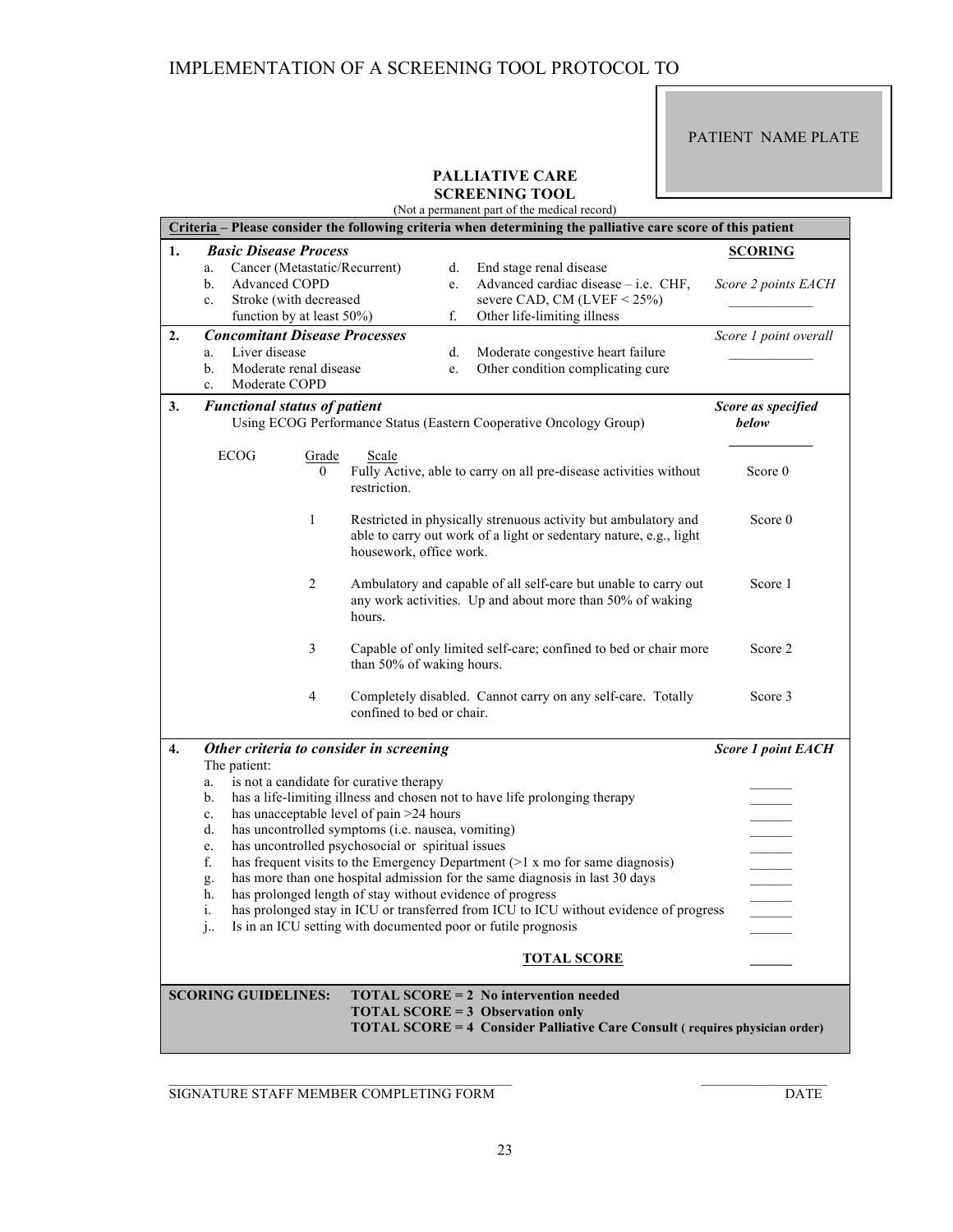#### *THIS PORTION OF THE SCREENING TOOL TO BE COMPLETED BY A MEMBER OF PALLIATIVE CARE TEAM*

| $\frac{0}{0}$    | <b>AMBULATION</b>           | <b>ACTIVITY AND</b><br><b>EVIDENCE OF DISEASE</b>       | <b>SELF-CARE</b>                    | <b>INTAKE</b>        | <b>CONSCIOUS</b><br><b>NESS</b><br><b>LEVEL</b> |
|------------------|-----------------------------|---------------------------------------------------------|-------------------------------------|----------------------|-------------------------------------------------|
| 100              | Full                        | Normal Activity<br>No evidence of Disease               | Full                                | Normal               | Full                                            |
| 90               | Full                        | Normal Activity<br>Some Evidence of Disease             | Full                                | Normal               | Full                                            |
| 80               | Full                        | Normal Activity with Effort<br>Some Evidence of Disease | Full                                | Normal or<br>Reduced | Full                                            |
| 70               | Reduced                     | Unable Normal Job/Work<br>Some Evidence of Disease      | Full                                | Normal or<br>Reduced | Full                                            |
| 60               | Reduced                     | Unable Hobby/House Work<br><b>Significant Disease</b>   | Occasional Assistance<br>Necessary  | Normal or<br>Reduced | Full or<br>Confusion                            |
| 50               | Mainly Sit/Lie              | Unable to Do Any Work<br><b>Extensive Disease</b>       | Considerable Assistance<br>Required | Normal or<br>Reduced | Full or<br>Confusion                            |
| 40               | Mainly in Bed               | Unable to Do Any Work<br><b>Extensive Disease</b>       | Mainly<br>Assistance                | Normal or<br>Reduced | Full or Drowsy<br>Or Confusion                  |
| 30               | <b>Totally Bed</b><br>Bound | Unable to Do Any Work<br><b>Extensive Disease</b>       | <b>Total Care</b>                   | Reduced              | Full or Drowsy<br>Or Confusion                  |
| 20               | <b>Totally Bed</b><br>Bound | Unable to Do Any Work<br><b>Extensive Disease</b>       | <b>Total Care</b>                   | Minimal<br>Sips      | Full or Drowsy<br>Or Confusion                  |
| 10               | <b>Totally Bed</b><br>Bound | Unable to Do Any Work<br><b>Extensive Disease</b>       | <b>Total Care</b>                   | Mouth Care<br>Only   | Drowsy or<br>Coma                               |
| $\boldsymbol{0}$ | Death                       |                                                         |                                     |                      |                                                 |

# **PALLIATIVE PERFORMANCE STATUS SCALE**

\*This scale is a modification of the Karnofsky Performance Scale. It takes into account ambulation, activity, self-care, intake and consciousness level.

### COMMENTS:

\_\_\_\_\_\_\_\_\_\_\_\_\_\_\_\_\_\_\_\_\_\_\_\_\_\_\_\_\_\_\_\_\_\_\_**Figure 1.** *Palliative Care Screening Tool*

 $\_$  , and the state of the state of the state of the state of the state of the state of the state of the state of the state of the state of the state of the state of the state of the state of the state of the state of the  $\_$  , and the state of the state of the state of the state of the state of the state of the state of the state of the state of the state of the state of the state of the state of the state of the state of the state of the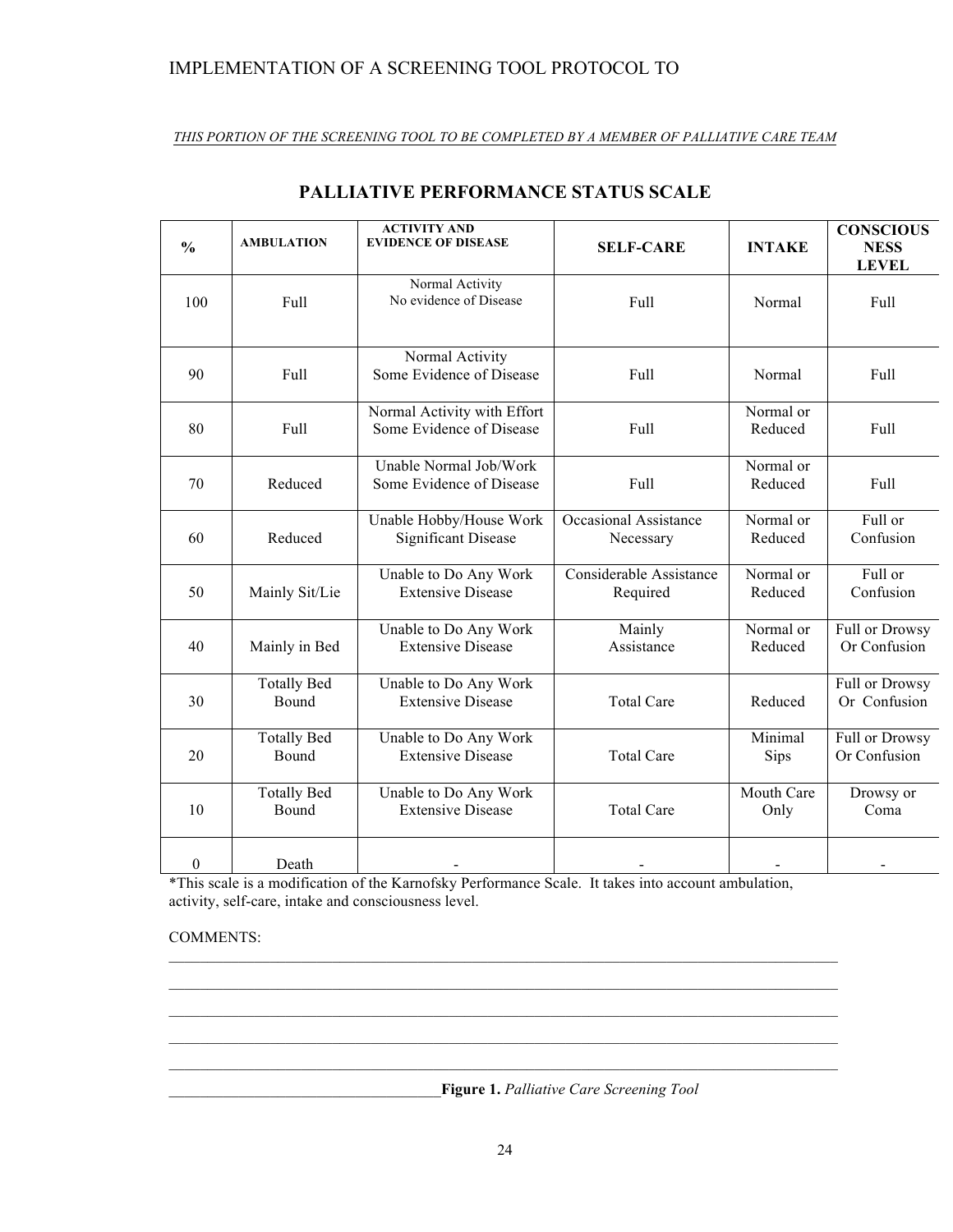#### **References**

A controlled trial to improve care for seriously ill hospitalized patients: The study to understand prognoses and preferences for outcomes and risks of treatments (SUPPORT). (1995, November 22). *The Journal of the American Medical Association*, *274*, 1591-1598.

http://dx.doi.org/10.1001/jama.1995.03530200027032

Dasta, J. F., McLaughlin, T. P., Mody, S. H., & Piech, C. T. (2005). Daily cost of an intensive care unit day: the contribution of mechanical ventilation. *Critical Care Medicine*, *33*, 1266-1271. Retrieved from http://www.ncbi.nlm.nih.gov

Gade, G., Venohr, I., Conner, D., McGrady, K., Beane, J., Richardson, R., ... Penna, R. D. (2008). Impact of an inpatient palliative care team: A randomized control trial. *Journal of Palliative Medicine*, *11*, 180-190. http://dx.doi.org/10.1089/jpm.2007.0055

- Lapp, E. A., & Iverson, L. (2015). Examination of a palliative care screening tool in intensive care unit patients. *Journal of Hospice and Palliative Nursing*, *17*, 566- 574. http://dx.doi.org/10.1097/NJH.0000000000000202
- Nelson, J. E., Campbell, M. L., Cortez, T. B., Curtis, J. R., Frontera, J. A., Gabriel, M., ... Weissman, D. E. (2013). Implementing ICU screening criteria for unmet palliative care needs: A guide for ICU and palliative care staff . *The IPAL-ICU Project, Center to Advance Palliative Care*, 1-13.
- Nelson, J. E., Curtis, J. R., Mulkerin, C., Campbell, M., Lustbader, D. R., Mosenthal, A. C., ... Weissman, D. E. (2013). Choosing and using screening criteria for palliative care consultation in the ICU: A report from the improving palliative care in the ICU (IPAL-ICU) advisory board . *Critical Care Medicine*, *41*, 2318- 2327. http://dx.doi.org/10.1097/CCM.0b013e31828cf12c